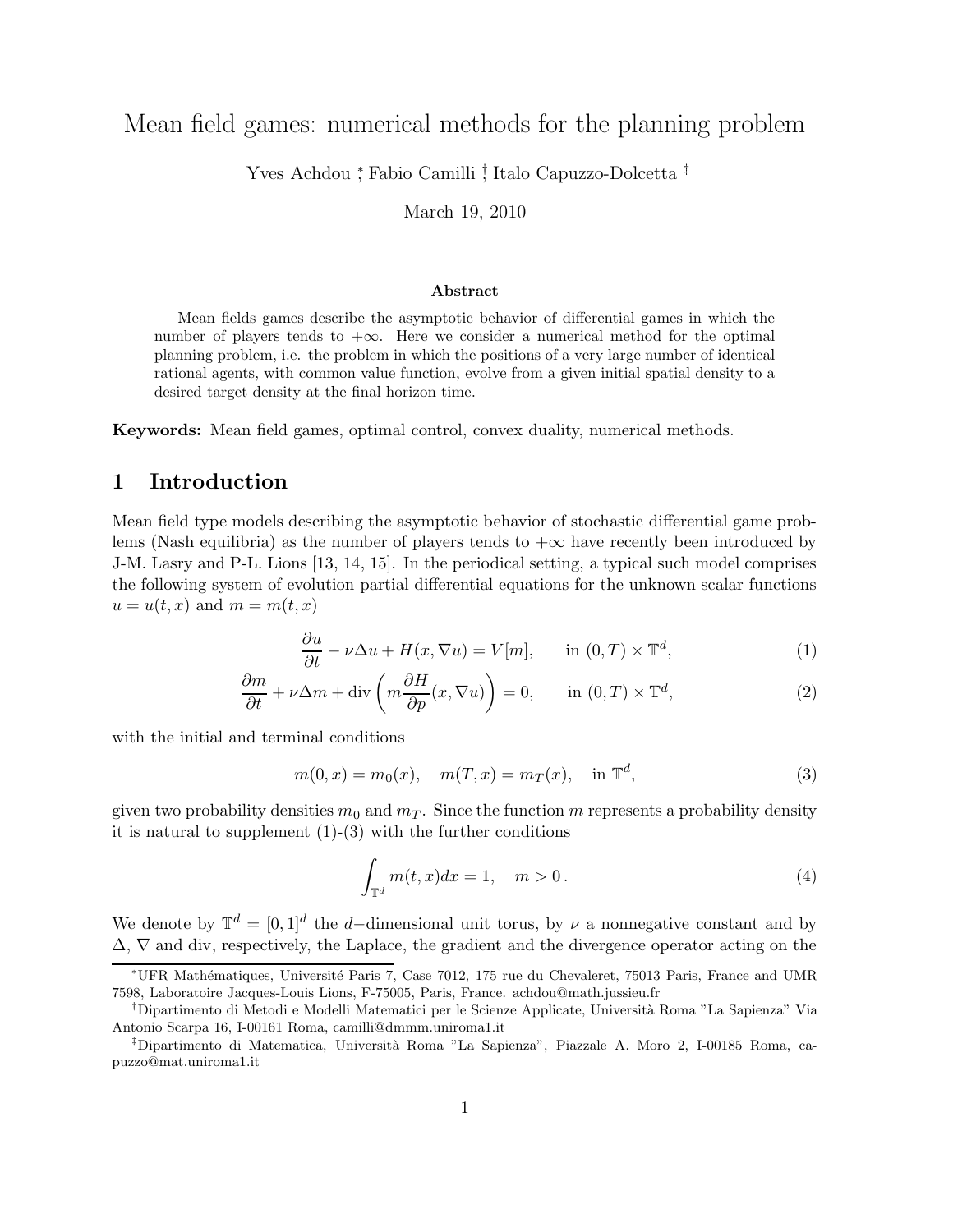x variable. The other operators occurring in the system are the scalar Hamiltonian  $H(x, p)$ , typically convex in the gradient variable, and the operator V associating a real valued function  $V[m]$  on  $\mathbb{T}^d$  to a probability density m. Precise assumptions on H and V as well as some examples will be specified below.

Consider the important special case when the Hamiltonian is of the form

$$
H(x, \nabla u) = \sup_{\gamma} \left[ \gamma \cdot \nabla u - L(x, \gamma) \right].
$$

In this case, if  $u$  and  $m$  solve the system above, then Dynamic Programming arguments, see Bardi-Capuzzo Dolcetta [4], Fleming- Soner [9], show that the solution  $u$  of the forward in time Hamilton-Jacobi-Bellman equation (1) is the value function of an optimal control problem for the controlled dynamics defined on  $\mathbb{T}^d$  by

$$
dX_s = -\gamma_s ds + \sqrt{2\nu} dW_s,
$$

(here s is the physical time and  $t = T - s$  is the time to the horizon and  $(W_s)$  is a Brownian motion), and running cost density  $L(X_s, \gamma_s) + V[m_s](X_s)$  depending on the position  $X_s$ , the control  $\gamma_s$  and the probability density  $m_s$ . On the other hand, (2) is a backward Fokker-Planck equation with velocity field  $\frac{\partial H}{\partial p}(x,\nabla u)$  depending on the value function itself. In this context, conditions (3) represent the requirement that the positions of a very large number of identical rational agents whose dynamics is given by

$$
dX_s = -\frac{\partial H}{\partial p}(X_s, \nabla u(s, X_s)) ds + \sqrt{2\nu} dW_s,
$$

evolve from a given spatial density  $m<sub>T</sub>$  at  $s = 0 \Leftrightarrow t = T$  to a desired target density  $m<sub>0</sub>$  at  $s = T \Leftrightarrow t = 0$ . Problem  $(1),(2),(3),(4)$  (we will occasionally refer to it as **MFGP**) has been introduced by P-L. Lions in his lectures at Collège de France  $(2009-2010)$ , see [17], as a mean field planning problem.

Note that in **MFGP**, the initial time condition differs from the one studied in the seminal papers [14, 15], where the initial and final time conditions are indeed

$$
u(0,x) = V_0[m|_{t=0}](x). \quad m(T,x) = m_T(x), \quad \text{in } \mathbb{T}^d,
$$
 (5)

and  $V_0[m]_{t=0}$  is an additional terminal cost term (terminal with respect to the s variable). The mean field planning problem can be viewed as an inverse problem for the terminal cost  $u|_{t=0}$  appearing in the direct mean field game system  $(1),(2),(5),(4)$  in order to drive the density of players from  $m<sub>T</sub>$  to  $m<sub>0</sub>$ .

Whereas existence (and uniqueness) results for  $(1), (2), (5), (4)$  are available under fairly general assumptions, see [14, 15], much less is known concerning  $MFGP$ . Indeed, as far as we know, P-L. Lions has proved existence for MFGP in mainly two cases:

- 1.  $\nu = 0$  (deterministic case), H is a smooth and strictly convex Hamiltonian such that  $\lim_{|p| \to \infty} \frac{H(x,p)}{|p|} = +\infty$ ,  $V[m](x) = F(m(x))$  where F is a smooth and strictly increasing function,  $m_0$  and  $m_T$  are smooth functions bounded away from 0.
- 2.  $\nu > 0$ ,  $H(p) = c|p|^2$  or  $H(p)$  is close to  $c|p|^2$ ,  $V[m](x) = F(m(x))$  where F is a smooth, bounded and nondecreasing function,  $m_0$  and  $m_T$  are smooth functions bounded away from 0,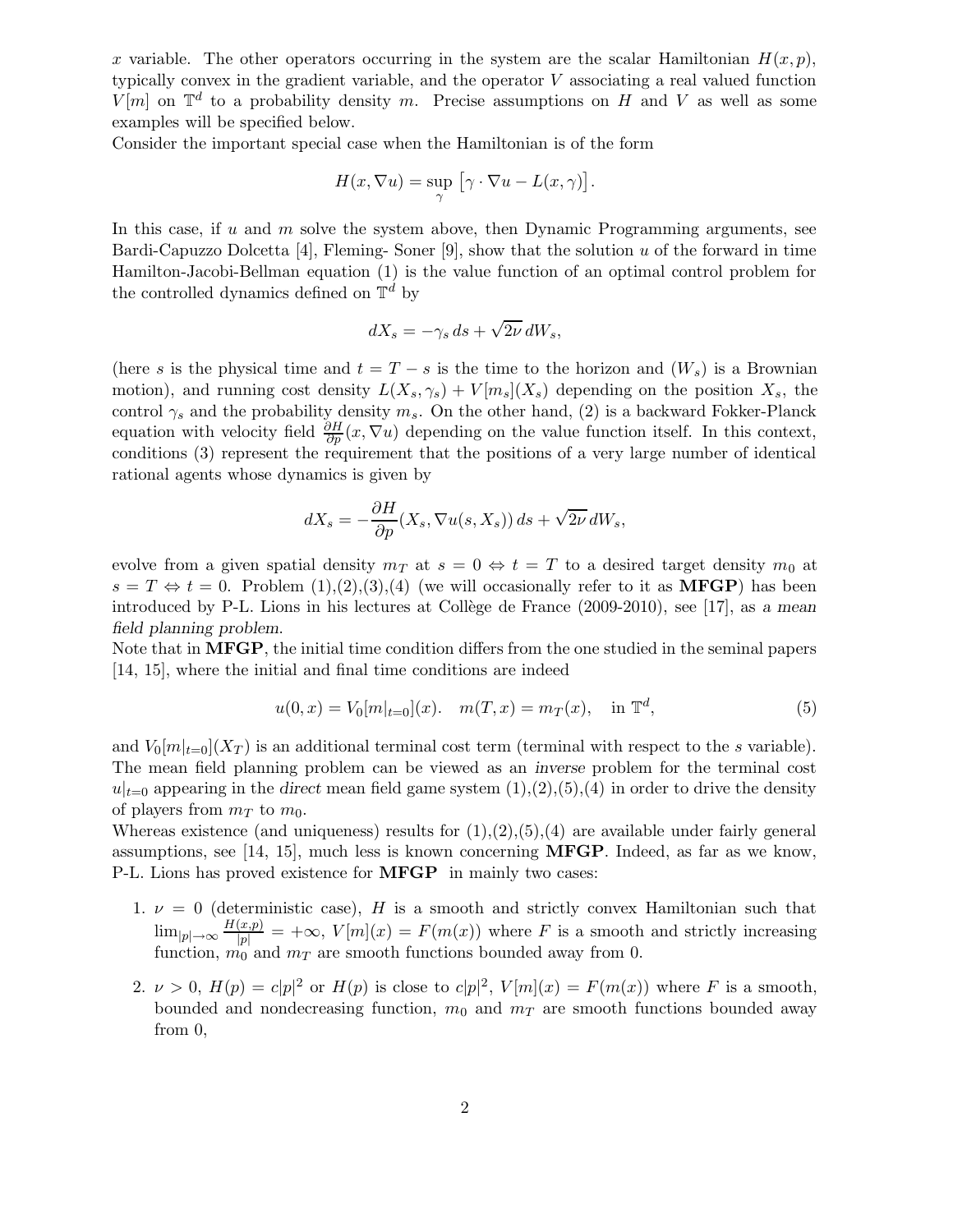but existence is still an open question when  $\nu > 0$  and the Hamiltonian is more general. P-L. Lions has also proved that if H is sublinear with respect to p and if  $m_0 \neq m_T$ , then there are no solutions to  $MFGP$  if T is small enough. Therefore, existence may only result from combined nonlinear effects.

We shall also consider a penalized version of system **MFGP**, namely

$$
\begin{cases}\n\frac{\partial u^{\epsilon}}{\partial t} - \nu \Delta u^{\epsilon} + H(x, \nabla u^{\epsilon}) = V[m^{\epsilon}], & \text{in } (0, T) \times \mathbb{T}^{d}, \\
\frac{\partial m^{\epsilon}}{\partial t} + \nu \Delta m^{\epsilon} + \text{div}\left(m^{\epsilon} \frac{\partial H}{\partial p}(x, \nabla u^{\epsilon})\right) = 0, & \text{in } (0, T) \times \mathbb{T}^{d}, \\
\int_{\mathbb{T}^{d}} m^{\epsilon}(t, x) dx = 1, \qquad m^{\epsilon} > 0, \\
u^{\epsilon}(0, x) = \frac{1}{\epsilon}(m^{\epsilon}(0, x) - m_{0}(x)), \qquad m^{\epsilon}(T, x) = m_{T}(x), & \text{in } \mathbb{T}^{d}\n\end{cases}
$$
\n(6)

where  $\epsilon$  is a small positive parameter. Problem (6) is clearly of the form  $(1),(2),(5),(4)$ , which is more easily handled as we have already seen.

It is also worthwhile to observe that the planning problem described above can be seen as a generalization of the simpler system, (with in particular  $V = 0, \nu = 0$ ),

$$
\frac{\partial u}{\partial t} + \frac{1}{2} |\nabla u|^2 = 0, \qquad \frac{\partial m}{\partial t} + \text{div} \left( m \nabla u \right) = 0, \tag{7}
$$

$$
m(0, x) = m_0(x), \quad m(T, x) = m_T(x)
$$
\n(8)

which was introduced by Benamou and Brenier [5], see also [18], as a fluid mechanics formulation of the Monge-Kantorovich mass transfer problem. In [5], a numerical method for the solution of  $(7),(8)$  is proposed on the basis of a reformulation of the problem as the system of optimality conditions for a suitably constructed primal-dual pair of convex optimal control problems for the transport equation

$$
\frac{\partial m}{\partial t} + \text{div}\,(m\,\gamma) = 0\,,
$$

the velocity field  $\gamma(x,t)$  playing here the role of a distributed control. Similarly, the mean field games models can also be reformulated as an optimal control problems for a density driven by a Fokker-Planck equation, see [14, 15].

An important research activity is currently going on about approximation procedures of different types of mean field games models, see [12] for a numerical method based on the reformulation of the model as an optimal control problem for the Fokker-Planck equation with an application in economics, and [10] for a very recent work on discrete time, finite state space mean field games. Also, in [1], the authors have proposed and analyzed the convergence as the discretization step tends to 0 of finite difference methods basically relying on monotone approximations of the Hamiltonian and on a suitable weak formulation of the Fokker-Planck equation, both in the stationary case and in the non-stationary one. Finally, applications of the theory of mean fields games to economics are considered in [11, 16].

The focus of the present paper is on numerical methods for the solutions of the general planning problems MFGPand MFGPP.

In Section 2, we propose finite differences semi-implicit schemes for the approximations of MFGPand MFGPP. Section 3 is dedicated to the optimal control formulation of those discrete schemes, following ideas in [5], [15], [18]. Existence and uniqueness of solutions of the discrete control problems are discussed, together with some convergence analysis on a penalized version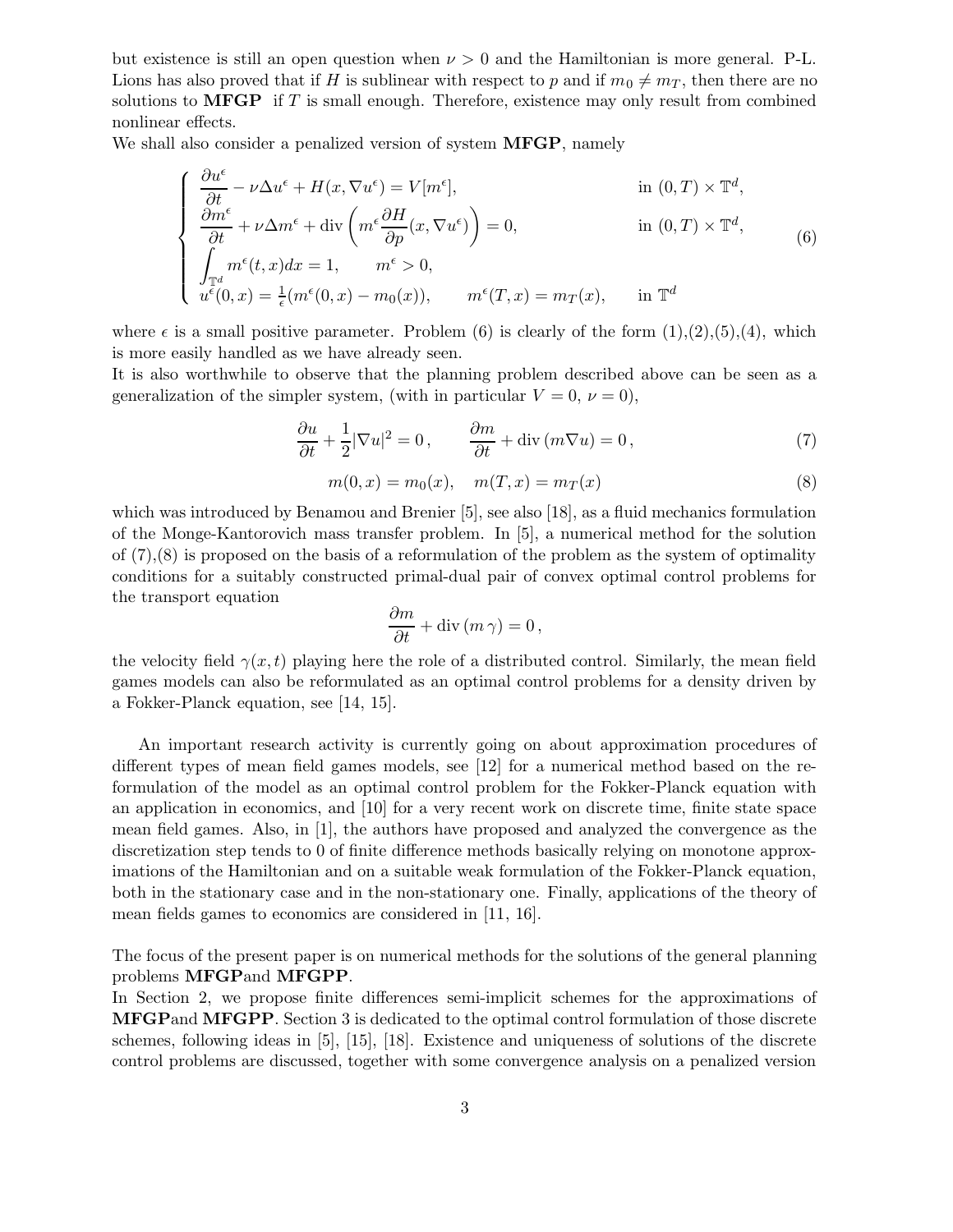of the semi-implicit scheme. In Section 4 we discuss a strategy based on the Newton algorithm for solving the discrete nonlinear system arising from the schemes introduced in the previous sections. Finally, in Section 5 we describe a few numerical experiments, which show that the proposed methods are successful even in some cases not covered by the theory. The schemes are also robust in the deterministic limit of the models, that is when the parameter  $\nu$  is very close to 0.

## 2 Finite differences schemes

In this section we construct finite differences discretization schemes for system  $(1),(2),(3),(4)$ and its penalized version (6). For simplicity of notations, we will always consider the case  $d = 2$ although our approach and results hold for general d.

Let  $\mathbb{T}_h^2$  be a uniform grid on the two-dimensional torus with mesh step h (assuming that  $1/h$ is an integer  $N_h$ ) and denote by  $x_{ij}$  a typical point in  $\mathbb{T}_h^2$ . Let  $N_T$  be a positive integer and  $\Delta t = T/N_T$ ,  $t_n = n\Delta t$ ,  $n = 0, \ldots, N_T$ . The values of u and m at  $(x_{i,j}, t_n)$  are approximated, respectively by  $U_{i,j}^n$  and  $M_{i,j}^n$ .

We first discuss the approximations of the nonlinear operators in (1). The operator  $V[m](x_{i,j})$ is approximated by

$$
(V_h[M])_{i,j} = V[m_h](x_{i,j}),
$$
\n(9)

where  $m_h$  is the piecewise constant function taking the value  $M_{i,j}$  in the square  $|x-x_{i,j}|_{\infty} \leq h/2$ . We assume that  $V[m_h]$  can be computed in practice. In particular, if V is a local operator, i.e.  $V[m](x) = V(m(x))$ , then  $(V_h[M])_{i,j} = V(M_{i,j})$ .

We introduce next the finite difference operators

$$
(D_1^+ U)_{i,j} = \frac{U_{i+1,j} - U_{i,j}}{h} \quad \text{and} \quad (D_2^+ U)_{i,j} = \frac{U_{i,j+1} - U_{i,j}}{h},\tag{10}
$$

and define

$$
[D_h U]_{i,j} = ((D_1^+ U)_{i,j}, (D_1^+ U)_{i-1,j}, (D_2^+ U)_{i,j}, (D_2^+ U)_{i,j-1})^T,
$$
\n(11)

$$
(\Delta_h U)_{i,j} = -\frac{1}{h^2} (4U_{i,j} - U_{i+1,j} - U_{i-1,j} - U_{i,j+1} - U_{i,j-1}).
$$
\n(12)

In order to approximate the Hamiltonian  $H$  in equation  $(1)$ , we consider a numerical Hamiltonian  $g: \mathbb{T}^2 \times \mathbb{R}^4 \to \mathbb{R}, (x, q_1, q_2, q_3, q_4) \to g(x, q_1, q_2, q_3, q_4)$  satisfying the following conditions:

 $(G_1)$  monotonicity: g is nonincreasing with respect to  $q_1$  and  $q_3$  and nondecreasing with respect to  $q_2$  and  $q_4$ .

- $(G_2)$  consistency:  $g(x, q_1, q_1, q_2, q_2) = H(x, q), \quad \forall x \in \mathbb{T}^2, \forall q = (q_1, q_2) \in \mathbb{R}^2.$
- $(G_3)$  differentiability: g is of class  $C^1$ .

We will sometimes make further assumptions on  $q$ :

 $(G_4)$  convexity :  $(q_1, q_2, q_3, q_4) \rightarrow g(x, q_1, q_2, q_3, q_4)$  is convex.

 $(G_5)$  coercivity:

$$
\lim_{q_1 \to \infty} \frac{g(x,q_1,q_2,q_3,q_4)}{|q_1|} = +\infty \text{ uniformly w.r.t. } x, q_2, q_3, q_4,
$$
  
\n
$$
\lim_{q_2 \to +\infty} \frac{g(x,q_1,q_2,q_3,q_4)}{q_2}
$$
\n
$$
= +\infty \text{ uniformly w.r.t. } x, q_1, q_3, q_4,
$$
  
\n
$$
\lim_{q_3 \to \infty} \frac{g(x,q_1,q_2,q_3,q_4)}{|q_3|} = +\infty \text{ uniformly w.r.t. } x, q_1, q_2, q_4,
$$
  
\n
$$
\lim_{q_4 \to +\infty} \frac{g(x,q_1,q_2,q_3,q_4)}{|q_4|} = +\infty \text{ uniformly w.r.t. } x, q_1, q_2, q_3.
$$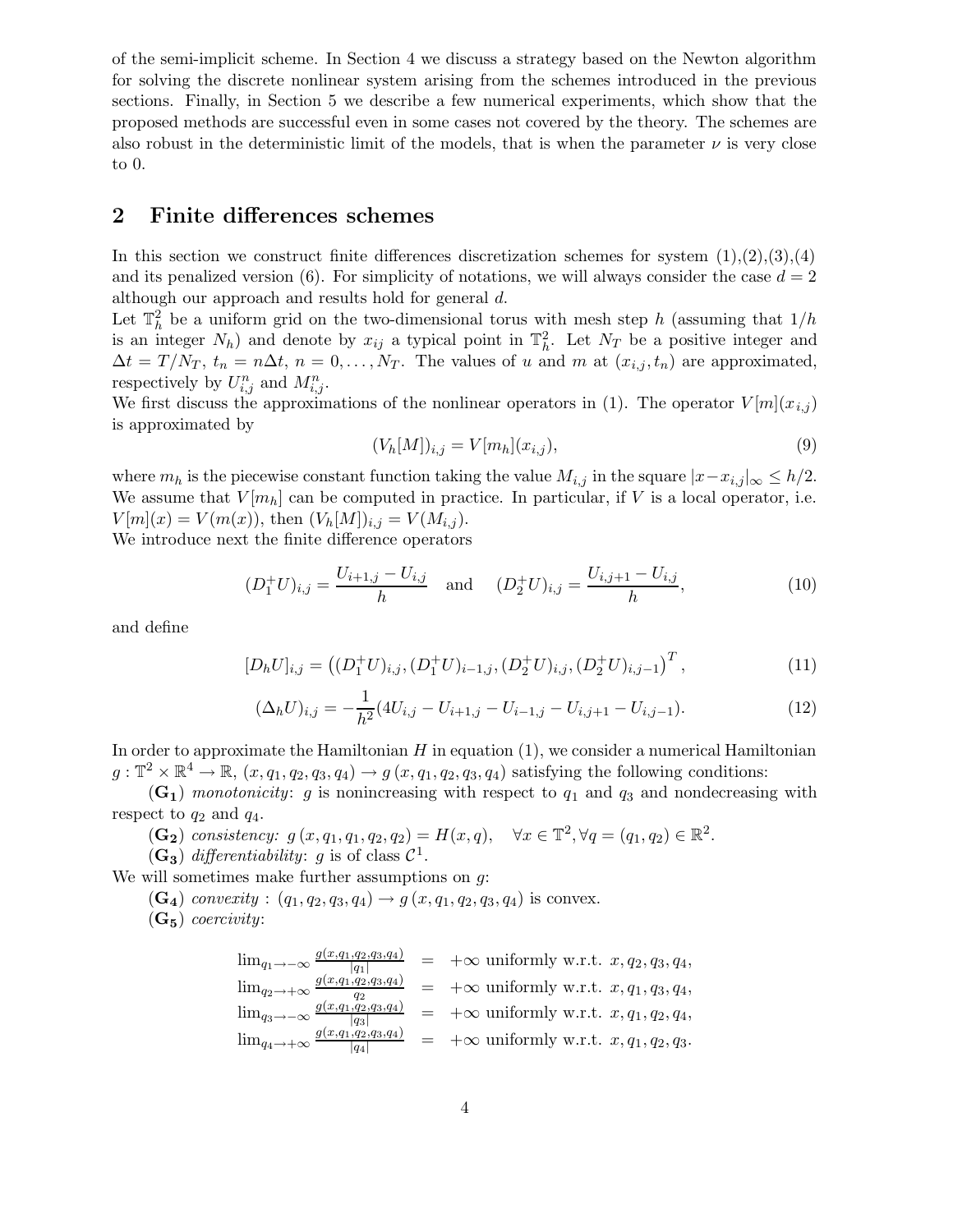This coercivity property implies that

$$
\lim_{\| [D_h U] \|_{\infty} \to \infty} \frac{\max_{i,j} g(x_{i,j}, [D_h U]_{i,j})}{\| [D_h U] \|_{\infty}} = +\infty.
$$
\n(13)

Standard examples of numerical Hamiltonians fulfilling these requirements are provided by Lax-Friedrichs or Godunov type schemes, see [1].

#### 2.1 A scheme for the planning problem

The approximation of equation (1) is given by the semi-implicit scheme:

$$
\frac{U_{i,j}^{n+1} - U_{i,j}^n}{\Delta t} - \nu (\Delta_h U^{n+1})_{i,j} + g(x_{i,j}, [D_h U^{n+1}]_{i,j}) = (V_h [M^n])_{i,j}.
$$
\n(14)

Note that we could as well consider fully implicit or fully explicit schemes; the present choice will prove convenient because it is well suited to an optimal control formulation.

In order to approximate equation (2), it is convenient to consider its weak formulation which involves in particular the term

$$
-\int_{\mathbb{T}^2} \operatorname{div}\left(m\frac{\partial H}{\partial p}(x,\nabla u)\right)w\,dx
$$

which by periodicity turns out be equal to

$$
\int_{\mathbb{T}^2} m \frac{\partial H}{\partial p}(x, \nabla u) \cdot \nabla w \, dx
$$

for any test function  $w$ . This term will be approximated by

$$
h^{2} \sum_{i,j} M_{i,j} \nabla_{q} g(x_{i,j}, [D_{h} U]_{i,j}) \cdot [D_{h} W]_{i,j} = h^{2} \sum_{i,j} \mathcal{B}_{i,j}(U, M) W_{i,j},
$$

where the operator  $\beta$  is defined as follows:

$$
\mathcal{B}_{i,j}(U,M) = \frac{1}{h} \left( \begin{array}{c} \left( M_{i,j} \frac{\partial g}{\partial q_1}(x_{i,j}, [D_h U]_{i,j}) - M_{i-1,j} \frac{\partial g}{\partial q_1}(x_{i-1,j}, [D_h U]_{i-1,j}) \right. \\ \left. + M_{i+1,j} \frac{\partial g}{\partial q_2}(x_{i+1,j}, [D_h U]_{i+1,j}) - M_{i,j} \frac{\partial g}{\partial q_2}(x_{i,j}, [D_h U]_{i,j}) \right. \\ \left. + \left( M_{i,j} \frac{\partial g}{\partial q_3}(x_{i,j}, [D_h U]_{i,j}) - M_{i,j-1} \frac{\partial g}{\partial q_3}(x_{i,j-1}, [D_h U]_{i,j-1}) \right. \\ \left. + M_{i,j+1} \frac{\partial g}{\partial q_4}(x_{i,j+1}, [D_h U]_{i,j+1}) - M_{i,j} \frac{\partial g}{\partial q_4}(x_{i,j}, [D_h U]_{i,j}) \right) \right) \end{array} \right). \tag{15}
$$

The discrete version of equation (2) is chosen as the following scheme:

$$
\frac{M_{i,j}^{n+1} - M_{i,j}^n}{\Delta t} + \nu (\Delta_h M^n)_{i,j} + \mathcal{B}_{i,j}(U^{n+1}, M^n) = 0.
$$
\n(16)

**Remark 1** It is important to realize that the operator  $M \mapsto -\nu(\Delta_h M)_{i,j} - \mathcal{B}_{i,j}(U, M)$  is the adjoint of the linearization of the operator  $U \mapsto -\nu(\Delta_h U)_{i,j} + g(x_{i,j}, [D_h U]_{i,j}).$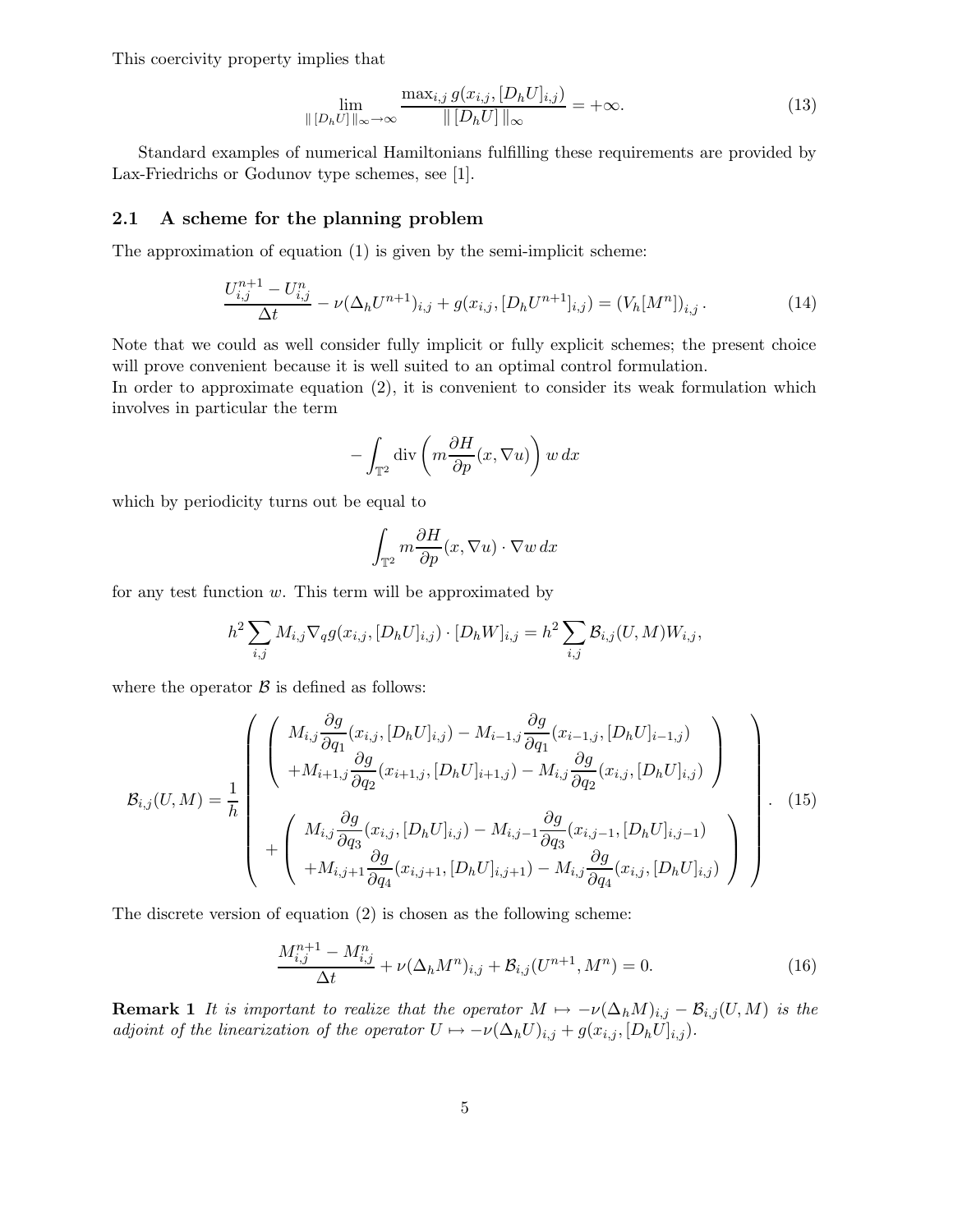Finally, we introduce the compact and convex set

$$
\mathcal{K} = \{ (M_{i,j})_{0 \le i,j < N_T} : h^2 \sum_{i,j} M_{i,j} = 1, M_{i,j} \ge 0 \} \tag{17}
$$

which can be viewed as the set of the discrete probability measures.

The fully discrete scheme for system  $(1), (2), (3), (4)$  is therefore the following:

$$
\begin{cases}\n\frac{U_{i,j}^{n+1} - U_{i,j}^n}{\Delta t} - \nu (\Delta_h U^{n+1})_{i,j} + g(x_{i,j}, [D_h U^{n+1}]_{i,j}) = (V_h [M^n])_{i,j}, \\
\frac{M_{i,j}^{n+1} - M_{i,j}^n}{\Delta t} + \nu (\Delta_h M^n)_{i,j} + \mathcal{B}_{i,j} (U^{n+1}, M^n) = 0, \quad n = 0, \dots N_T - 1, 0 \le i, j < N_h \\
M^n \in \mathcal{K}, \quad n = 0, \dots N_T, \\
M_{i,j}^{N_T} = (m_T)_{i,j}, \quad M_{i,j}^0 = (m_0)_{i,j}, \quad 0 \le i, j < N_h,\n\end{cases} (18)
$$

where

$$
(m_T)_{i,j} = \frac{1}{h^2} \int_{|x - x_{i,j}|_\infty \le h/2} m_T, \text{ and } (m_0)_{i,j} = \frac{1}{h^2} \int_{|x - x_{i,j}|_\infty \le h/2} m_0.
$$
 (19)

### 2.2 A scheme for the penalized planning problem

Here we introduce a discrete version of system **MFGPP**, see (6) in the Introduction, namely

$$
\frac{U_{i,j}^{\epsilon,n+1} - U_{i,j}^{\epsilon,n}}{\Delta t} - \nu (\Delta_h U^{\epsilon,n+1})_{i,j} + g(x_{i,j}, [D_h U^{\epsilon,n+1}]_{i,j}) = (V_h [M^n])_{i,j},
$$
(20)

$$
\frac{M_{i,j}^{\epsilon,n+1} - M_{i,j}^{\epsilon,n}}{\Delta t} + \nu (\Delta_h M^{\epsilon,n})_{i,j} + \mathcal{B}_{i,j}(U^{\epsilon,n+1}, M^{\epsilon,n}) = 0,
$$
\n(21)

$$
M^{\epsilon,n} \quad \in \quad \mathcal{K}, \tag{22}
$$

for  $n = 0, \ldots N_T - 1$  and  $0 \le i, j < N_h$ , with the final time and initial time conditions

$$
U_{i,j}^{\epsilon,0} = \frac{1}{\epsilon} (M_{i,j}^{\epsilon,0} - (m_0)_{i,j}), \qquad M_{i,j}^{\epsilon,N_T} = (m_T)_{i,j}, \quad \forall \, 0 \le i, j < N_h. \tag{23}
$$

Observe that the previous problem is a penalized approximation of (18). It can be proved that for  $\epsilon > 0$ , (20)-(23) has a unique solution (for the proof we refer to [1], Theorem 6).

## 3 Optimal control formulation of the discrete problems

### 3.1 The discrete planning problem

In this section we introduce an optimal control problem whose optimality conditions are interpreted as the semi-implicit scheme (18). In this way, using a convex duality argument based on the Fenchel-Rockafellar Theorem, we prove the existence of a solution to such a system, see Theorem 1 below.

In what follows, we assume that  $\nu$  is nonnegative and that

$$
(V_h[M])_{i,j} = V(M_{i,j}), \text{ and that } V = W' \text{ where } W : \mathbb{R} \to \mathbb{R}
$$
  
is a strictly convex, coercive  $C^2$  function. (24)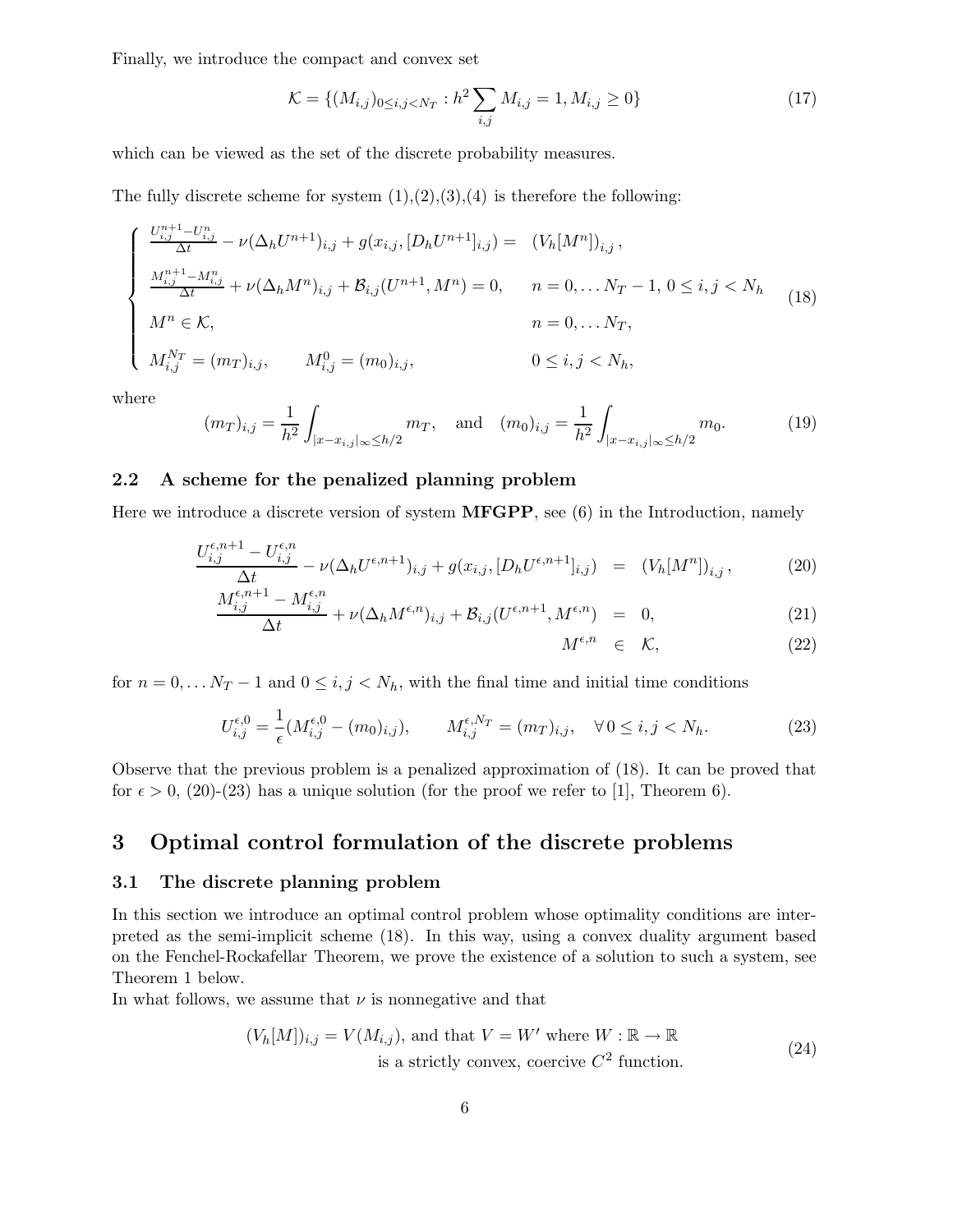It follows that the image of the interval  $(0, +\infty)$  by V is some interval  $\mathcal{J}_V = (\lambda, +\infty)$ . We also assume g satisfies  $(G_1)$ – $(G_5)$ .

If  $\chi$  denotes the indicator function of the set  $\{m \geq 0\}$ , the Legendre-Fenchel transform of  $W + \chi$  is defined by

$$
(W + \chi)^{*}(\alpha) = \sup_{m} \left[ \alpha m - W(m) - \chi(m) \right].
$$

It is clear that  $(W+\chi)^*$  is convex, continuous and non decreasing. If  $\alpha \in \mathcal{J}_V$  then  $(W+\chi)^*(\alpha) =$  $\alpha V^{-1}(\alpha) - W(V^{-1}(\alpha)).$  If  $\alpha \notin \mathcal{J}_V$  then  $(W + \chi)_{\alpha}^*(\alpha) = -W(0).$ Consider now the convex functional  $\Theta$  on  $\mathbb{R}^{N_T \times N_h^2} \times \mathbb{R}^{4N_T \times N_h^2}$ :

$$
\Theta(\alpha, \beta) = \sum_{n=1}^{N_T} \sum_{i,j} (W + \chi)^* (\alpha_{i,j}^n + g(x_{i,j}, [\beta^n]_{i,j})) .
$$

where  $\alpha = (\alpha_{i,j}^n)$ ,  $\beta = ([\beta^n]_{i,j})$  and  $[\beta^n]_{i,j} = (\beta_{i,j}^{1,n}, \beta_{i,j}^{2,n}, \beta_{i,j}^{3,n}, \beta_{i,j}^{4,n})$ ,  $1 \le n \le N_T$ ,  $1 \le i, j \le N_h$ .

The Legendre-Fenchel transform of  $\Theta$  is defined by

$$
\Theta^*(M, Z) = \sup_{\alpha, \beta} \left( \sum_{n=1}^{N_T} \sum_{i,j} M_{i,j}^{n-1} \alpha_{i,j}^n + \langle [Z^{n-1}]_{i,j}, [\beta^n]_{i,j} \rangle - (W + \chi)^* \big( \alpha_{i,j}^n + g(x_{i,j}, [\beta^n]_{i,j}) \big) \right),
$$
\n(25)

where  $M = (M_{i,j}^n)$ ,  $Z = ([Z^n]_{i,j})$  and  $[Z^n]_{i,j} = (Z_{i,j}^{1,n}, Z_{i,j}^{2,n}, Z_{i,j}^{3,n}, Z_{i,j}^{4,n})$ ,  $0 \le n \le N_T$ ,  $1 \le i, j \le N_h$ and  $\langle [Z], [\beta] \rangle = \sum_{k=1}^{4} \beta^{k} Z^{k}$ .

**Remark 2** Note that in our definition, for  $n = 1, ..., N_T$ , the dual variable of  $\alpha_{i,j}^n$  is  $M_{i,j}^{n-1}$ , and the dual variable of  $[\beta^n]_{i,j}$  is  $[Z^{n-1}]_{i,j}$ . This lag in the time index n will prove convenient for our purpose.

Let us introduce the minimization problem

 $\sqrt{ }$  $\Bigg\}$  $\overline{\phantom{a}}$ Minimize  $\Theta^*(M, Z)$  subject to the constraint  $M_{i,j}^{n} - M_{i,j}^{n-1}$  $\frac{M_{i,j}}{\Delta t} + \nu (\Delta_h M^{n-1})_{i,j} + \text{div}_h (Z^{n-1})_{i,j} = 0, \quad 1 \leq n \leq N_T,$  $M_{i,j}^{N_T} = (m_T)_{i,j},$  $\tilde{M^0_{i,j}} \;\; = \;\; (m_0)_{i,j},$ (26)

where

$$
\operatorname{div}_{\mathbf{h}}(Z^{n-1})_{i,j} = (D_1^+ Z^{1,n-1})_{i-1,j} + (D_1^+ Z^{2,n-1})_{i,j} + (D_2^+ Z^{3,n-1})_{i,j-1} + (D_2^+ Z^{4,n-1})_{i,j}
$$

The above minimization problem is an optimal control problem for a discrete density driven by a discrete Fokker-Planck equation. The data  $(m_0)_{i,j},(m_T)_{i,j} \in \mathcal{K}$  are discrete probability densities.

We are going to prove next that if the initial datum satisfies  $(m_0)_{i,j} > 0$  for all i, j, then the optimal control problem above has at least a solution  $(M, Z)$ , that there exists a solution  $(\alpha, \beta)$  of the dual problem and that the optimality conditions at the saddle point coincide with the discrete scheme (18). The argument is based on convex duality and the Fenchel-Rockafellar theorem.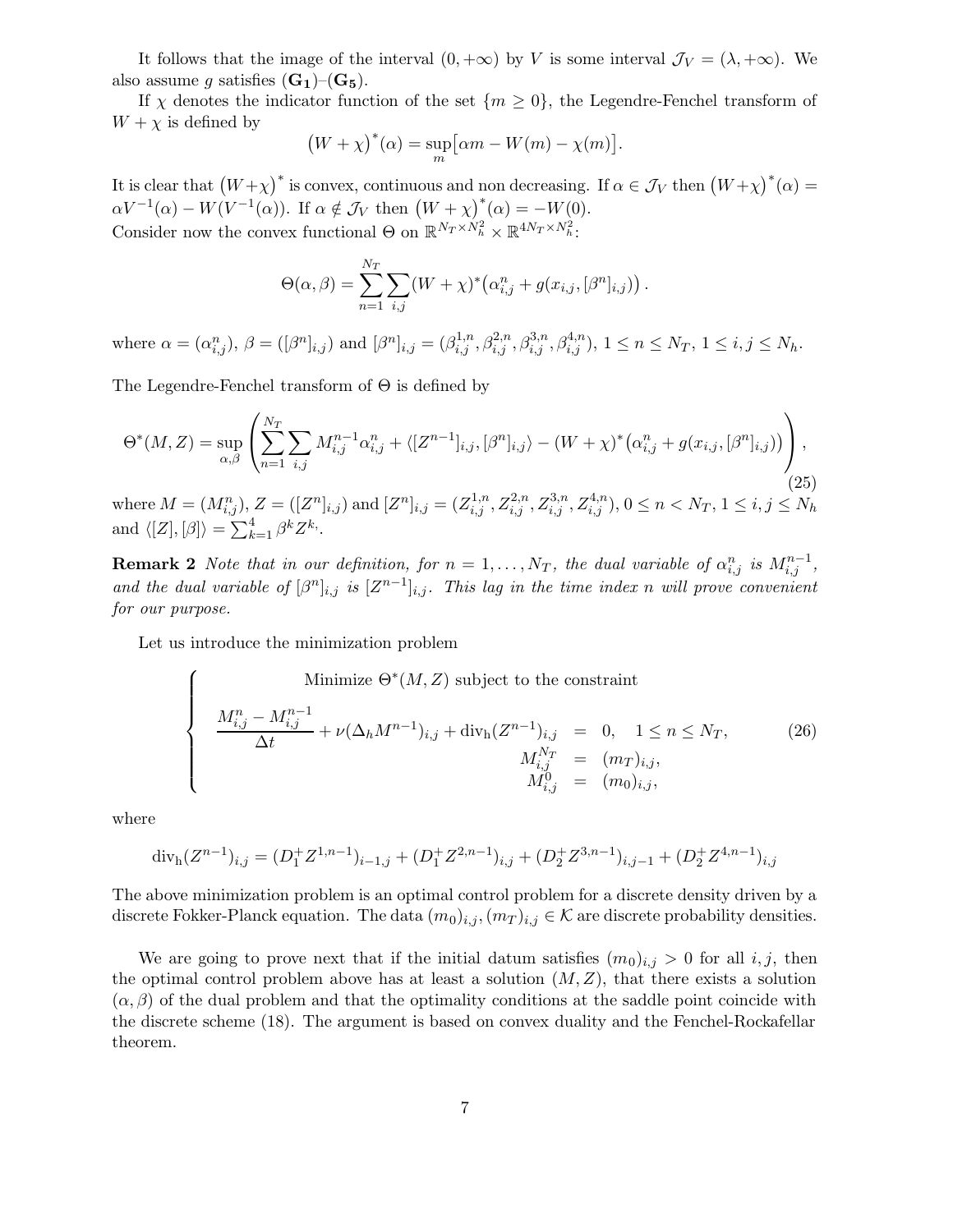Let us introduce for this purpose the functionals  $\mathcal{F}, \Lambda, \Sigma$  by setting

$$
\mathcal{F}(\Psi) = \frac{1}{\Delta t} \left( \sum_{i,j} (m_0)_{i,j} \Psi_{i,j}^0 - \sum_{i,j} m_{T,i,j} \Psi_{i,j}^{N_T} \right)
$$
(27)

$$
(\alpha, \beta) = \Lambda(\Psi) \quad \Leftrightarrow \quad \begin{cases} \alpha_{i,j}^{n+1} = \frac{\Psi_{i,j}^{n+1} - \Psi_{i,j}^n}{\Delta t} - \nu(\Delta_h \Psi^{n+1})_{i,j}, \\ [\beta^{n+1}]_{i,j} = [D_h \Psi^{n+1}]_{i,j}, \quad 0 \le n < N_T, \end{cases} \tag{28}
$$

and, finally,

$$
\Sigma(\alpha, \beta) = \begin{cases}\n\mathcal{F}(\Psi) & \text{if } \exists \Psi \quad \text{s.t.} \quad (\alpha, \beta) = \Lambda(\Psi) \text{ and } \sum_{i,j} \Psi_{i,j}^0 = 0, \\
+\infty & \text{otherwise.}\n\end{cases}
$$
\n(29)

**Lemma 1** The functional  $\Theta$  is convex and continuous. The functional  $\Sigma$  is convex and lower semicontinuous. Moreover, the following constraints qualification property holds: there exists  $(\alpha, \beta)$  such that  $\Sigma(\alpha, \beta) < +\infty$  (and of course  $\Theta(\alpha, \beta) < +\infty$ ).

Proof. Convexity and continuity/semicontinuity are straightforward to check. For the constraint qualification it is enough to solve

$$
\frac{U_{i,j}^{n+1} - U_{i,j}^n}{\Delta t} - \nu (\Delta_h U^{n+1})_{i,j} + g(x_{i,j}, [D_h U^{n+1}]_{i,j}) = r_{i,j}^{n+1},
$$

where  $r_{i,j}^{n+1} \in \mathcal{J}_V$  (recall (24)) for all  $i, j, n$ , with an initial datum  $U_{i,j}^0$  such that  $\sum_{i,j} U_{i,j}^0 = 0$ . Then, take  $(\alpha, \beta)$  be such that

$$
\begin{cases}\n\alpha_{i,j}^{n+1} = \frac{U_{i,j}^{n+1} - U_{i,j}^n}{\Delta t} - \nu (\Delta_h U^{n+1})_{i,j}, \\
[\beta^{n+1}]_{i,j} = [D_h U^{n+1}]_{i,j}, \quad 0 \le n < N_T - 1,\n\end{cases}
$$

Thus

$$
\Sigma(\alpha, \beta) = -\frac{1}{\Delta t} \sum_{i,j} (m_T)_{i,j} U_{i,j}^{N_T} + \frac{1}{\Delta t} \sum_{i,j} (m_0)_{i,j} U_{i,j}^0 < +\infty.
$$

 $\blacksquare$ 

**Lemma 2** The functionals  $\Theta^*$  and  $\Sigma^*$  are convex and lower semicontinuous. Moreover,

$$
\Theta^*(M,Z) = \sum_{n=1}^{N_T} \sum_{i,j} (W+\chi)(M_{i,j}^{n-1}) + \sup_{\beta} \left\{ \sum_{n=1}^{N_T} \sum_{i,j} \langle [Z_{i,j}^{n-1}], [\beta^n]_{i,j} \rangle - M_{i,j}^{n-1} g(x_{i,j}, [\beta^n]_{i,j}) \right\}
$$

and

$$
\Sigma^*(M, Z) = \sup_{\Psi} \left\{ \begin{array}{l} \frac{1}{\Delta t} \sum_{i,j} ((m_T)_{i,j} + M_{i,j}^{N_T}) \Psi_{i,j}^{N_T} - \frac{1}{\Delta t} \sum_{i,j} ((m_0)_{i,j} + M_{i,j}^0) \Psi_{i,j}^0 \\ + \sum_{n=0}^{N_T-1} \sum_{i,j} \Psi_{i,j}^{n+1} \left( \frac{M_{i,j}^n - M_{i,j}^{n+1}}{\Delta t} - \nu (\Delta_h M^n)_{i,j} - \text{div}_{h} (Z^n)_{i,j} \right) \end{array} \right\}.
$$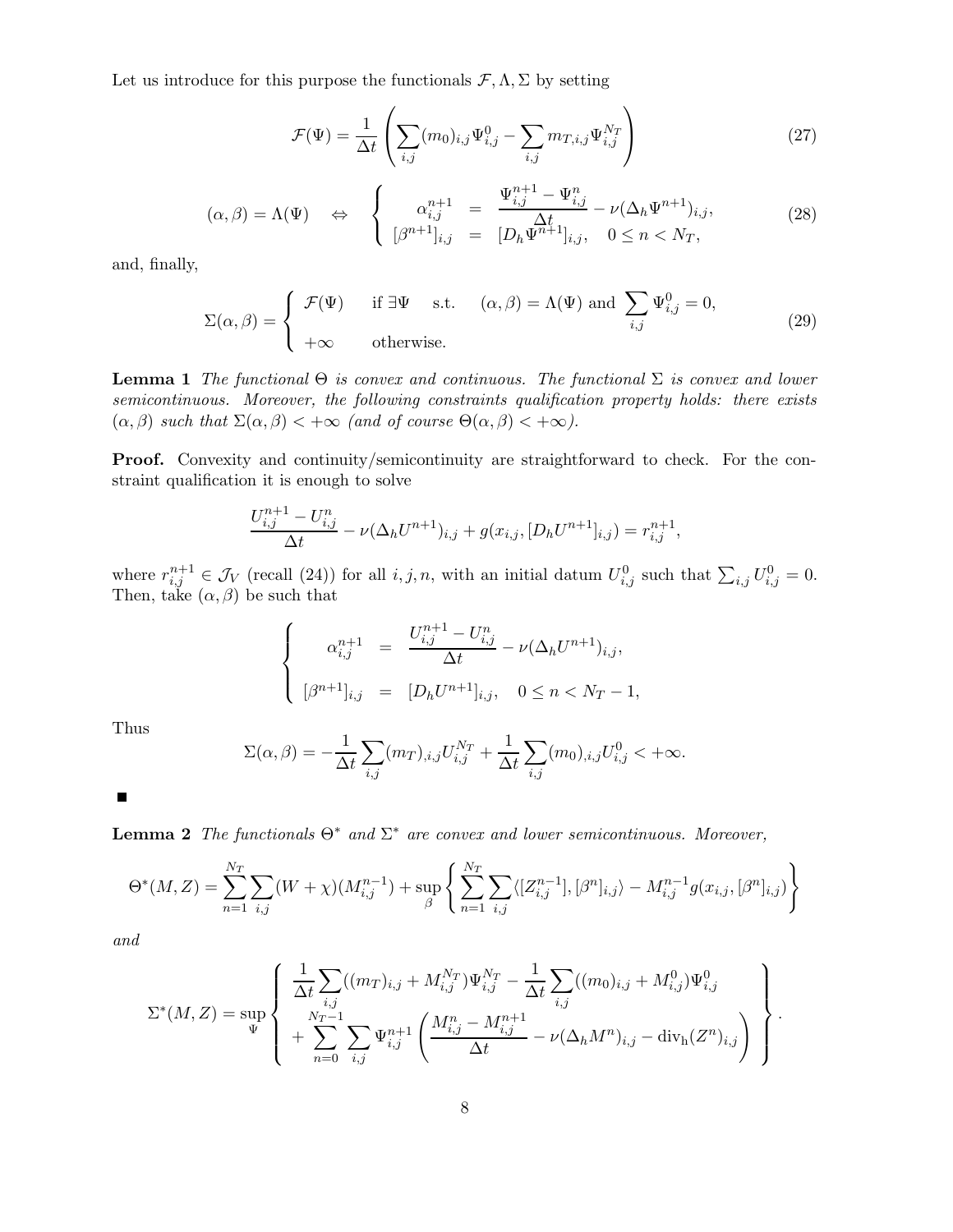Proof. Convexity and semi-continuity are a direct consequence of the previous lemma and the properties of the Legendre-Fenchel transform. Adding and subtracting a same term in (25), we get

$$
\Theta^*(M,Z) = \sup_{\alpha,\beta} \left\{ \sum_{n=1}^{N_T} \sum_{i,j} -M_{i,j}^{n-1} g(x_{i,j}, [\beta^n]_{i,j}) + \langle [\beta^n]_{i,j}, [Z^{n-1}]_{i,j} \rangle + \sum_{n=1}^{N_T} \sum_{i,j} M_{i,j}^{n-1} (\alpha_{i,j}^n + g(x_{i,j}, [\beta^n]_{i,j})) - (W + \chi)^* (\alpha_{i,j}^n + g(x_{i,j}, [\beta^n]_{i,j})) \right\}.
$$

A simple computation shows that this can be written as

N<sup>T</sup>

$$
\sup_{\gamma,\beta} \Big\{ \sum_{n=1}^{N_T} \sum_{i,j} -M_{i,j}^{n-1} g(x_{i,j}, [\beta^n]_{i,j}) + \langle [\beta^n]_{i,j}, [Z^{n-1}]_{i,j} \rangle + M_{i,j}^{n-1} \gamma_{i,j}^n - (W + \chi)^* (\gamma_{i,j}^n) \Big\}
$$

and the formula for  $\Theta^*$  in the statement follows. As for  $\Sigma^*$ , observe that

$$
\Sigma^*(M, Z) = \sup_{\alpha, \beta} \left( \sum_{n=0}^{N_T - 1} \sum_{i,j} M_{i,j}^n \alpha_{i,j}^{n+1} + \langle [Z^n]_{i,j}, [\beta^{n+1}]_{i,j} \rangle - \Sigma(\alpha, \beta) \right).
$$

Thus, taking the definition of  $\Sigma$  and  $\Lambda$  into account,

$$
\Sigma^*(M, Z) = \sup_{\Psi} \left\{ \begin{array}{l} \frac{1}{\Delta t} \sum_{i,j} (m_T)_{i,j} \Psi_{i,j}^{N_T} - \frac{1}{\Delta t} \sum_{i,j} (m_0)_{i,j} \Psi_{i,j}^0 \\ + \sum_{n=0}^{N_T-1} \sum_{i,j} M_{i,j}^n \left( \frac{\Psi_{i,j}^{n+1} - \Psi_{i,j}^n}{\Delta t} - \nu (\Delta_h \Psi^{n+1})_{i,j} \right) + \langle [Z^n]_{i,j}, [D_h \Psi^{n+1}]_{i,j} \rangle \end{array} \right\},
$$

and the claimed formula for  $\Sigma^*$  easily follows by a discrete integration by part. Using Lemma 2, it easy to realize that the optimal control problem  $(26)$  can be equivalently formulated as the unconstrained minimization problem

$$
\min_{M,Z} \quad \Theta^*(M,Z) + \Sigma^*(-M,-Z) \tag{30}
$$

The qualification condition is fulfilled for this problem also:

**Lemma 3** Assume that  $(m_0)_{i,j} > 0$  for all i, j. Then there exists  $(M, Z)$  such that

$$
\begin{cases} \Theta^*(M,Z) < +\infty, \\ \Sigma^*(-M,-Z) < +\infty, \\ \Theta^* \text{ is continuous in a neighborhood of } M, Z. \end{cases}
$$

**Proof.** Take  $M_{i,j}^n = \frac{n}{N_T}(m_T)_{i,j} + (1 - \frac{n}{N_T})(m_0)_{i,j}$ , and choose  $\phi^n$  such that

$$
\Delta_h \phi^n = \frac{1}{\Delta t} (M^{n+1} - M^n) + \nu \Delta_h M^n, \quad n = 0, \dots, N_T - 1.
$$

Since  $\phi^n$  is unique up to the addition of a constant, one can always choose the constant in such a way that  $\phi^n < \phi < 0$ , where  $\phi$  is a fixed negative number. Set then

$$
Z_{i,j}^{1,n} = \frac{\phi_{i,j}^n}{h}, \quad Z_{i,j}^{2,n} = -\frac{\phi_{i,j}^n}{h}, \quad Z_{i,j}^{3,n} = \frac{\phi_{i,j}^n}{h}, \quad Z_{i,j}^{4,n} = -\frac{\phi_{i,j}^n}{h}.
$$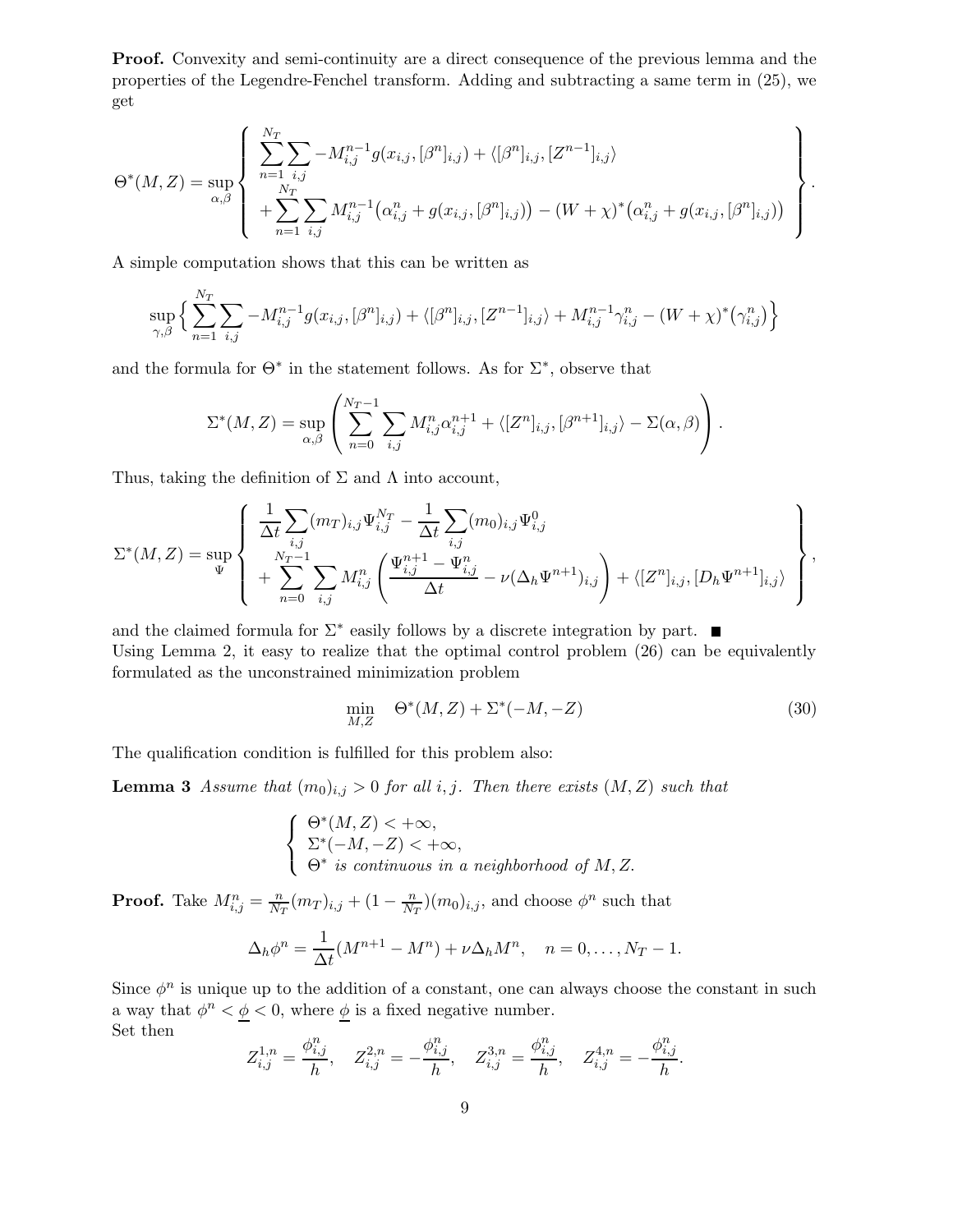We have

$$
\mathrm{div}_{\mathrm{h}}(Z^n)_{i,j} = -(\Delta_h \phi^n)_{i,j}
$$

Therefore

$$
\begin{cases}\n\frac{M_{i,j}^{n+1} - M_{i,j}^n}{\Delta t} + \nu (\Delta_h M^n)_{i,j} + \text{div}_h (Z^n)_{i,j} & = 0, \quad 0 \le n < N_T \\
M_{i,j}^{N_T} & = (m_T)_{i,j}, \\
M_{i,j}^0 & = (m_0)_{i,j}, \\
M_{i,j} & \ge 0.\n\end{cases}
$$

Observe that the assumption  $(m_0)_{i,j} > 0$  implies  $M^n \geq m > 0$  for all  $n < N_T$ . Using Lemma 2, this implies  $\Sigma^*(-M, -Z) = 0$ . Also, taking the definition of Z into account,

$$
\Theta^*(M, Z) = \sum_{n=1}^{N_T} \sum_{i,j} W(M_{i,j}^{n-1}) + \sup_{\beta} \left\{ \sum_{n=1}^{N_T} \sum_{i,j} \left( \frac{\phi_{i,j}^{n-1}}{h} (\beta_{i,j}^{1,n} - \beta_{i,j}^{2,n} + \beta_{i,j}^{3,n} - \beta_{i,j}^{4,n}) - M_{i,j}^{n-1} g(x_{i,j}, [\beta^n]_{i,j}) \right) \right\}.
$$

Since  $\phi < 0$  and  $M^n > m > 0$ ,  $n = 0, ..., N_T - 1$ , from the coercivity  $(G_5)$  of g we deduce that  $\Theta^*(M, Z)$  is finite and  $\Theta^*$  is continuous in a neighborhood of  $(M, Z)$ .

The next result gives sufficient conditions for the existence of a solution of the discrete system  $(18).$ 

#### Theorem 1 Assume that

- g satisfies  $(G_1)$ - $(G_5)$
- *V* satisfies  $(24)$ .
- $(m_0)_{i,j}, (m_T)_{i,j} \in \mathcal{K}$  with  $(m_0)_{i,j} > 0, \forall i, j$
- either  $\nu > 0$  or  $(\nu = 0 \text{ and } (m_T)_{i,j} > 0, \forall i, j).$

Then the saddle point problem:

$$
\min_{M,Z} \quad \Theta^*(M,Z) + \Sigma^*(-M,-Z) = -\min_{\alpha,\beta} \left( \Theta(\alpha,\beta) + \Sigma(\alpha,\beta) \right) \tag{31}
$$

has a solution  $(M, Z), (\alpha, \beta)$  and there exists U such that  $(\alpha, \beta) = \Lambda(U)$ . Moreover,  $(M, Z)$  and U satisfy the optimality conditions of  $(31)$ 

$$
-\Lambda^*(M, Z) \qquad \in \partial \mathcal{F}(U), \tag{32}
$$

$$
\Lambda(U) \in \partial \Theta^*(M, Z), \tag{33}
$$

which are equivalent to the discrete system (18).

**Proof.** By applying the Fenchel-Rockafellar Duality Theorem to  $\Theta$  and  $\Sigma$  (see for example  $[2, 8, 3, 18]$  and using Lemma 1, there exists a solution  $(M, Z)$  of the problem

$$
\Theta^*(M, Z) + \Sigma^*(-M, -Z) = \inf_{M, Z} (\Theta^*(M, Z) + \Sigma^*(-M, -Z)) = -\inf_{\alpha, \beta} (\Theta(\alpha, \beta) + \Sigma(\alpha, \beta)).
$$
 (34)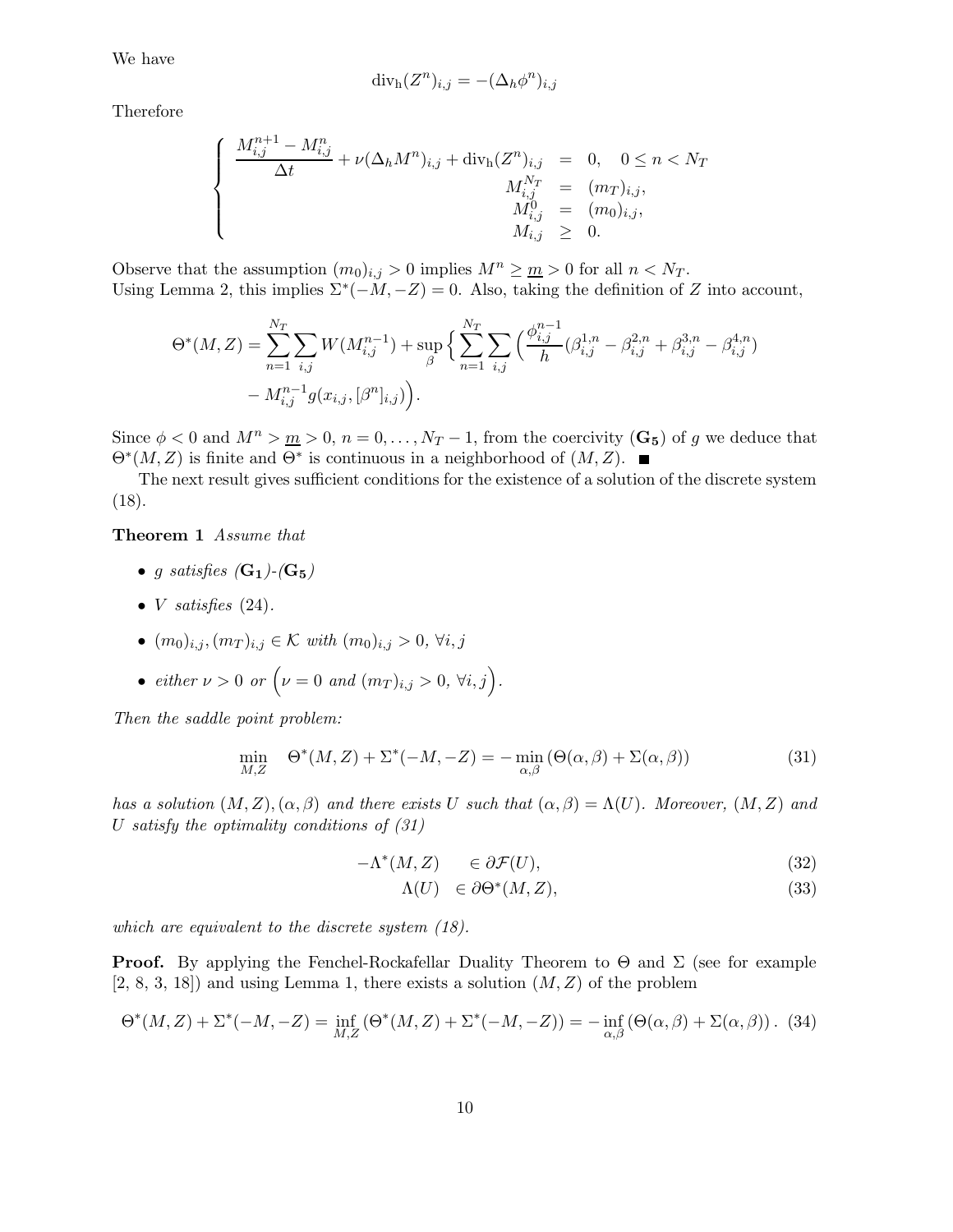By applying the Fenchel-Rockafellar Duality Theorem to  $(M, Z) \rightarrow \Theta^*(M, Z)$  and  $(M, Z) \rightarrow$  $\Sigma^*(-M, -Z)$ , and using Lemmas 2 and 3, we deduce that there exist  $(\alpha, \beta)$  such that

$$
\Theta(\alpha,\beta) + \Sigma(\alpha,\beta) = \inf_{\alpha,\beta} (\Theta(\alpha,\beta) + \Sigma(\alpha,\beta)) = -\inf_{M,Z} (\Theta^*(M,Z) + \Sigma^*(-M,-Z)).
$$
 (35)

We have thus proved the existence of a solution of the saddle point problem (31). By the optimality conditions, see [3] Theorem 2.4 page 205, we get

$$
-\Lambda^*(M, Z) \qquad \in \partial \mathcal{F}(\Psi), \tag{36}
$$

$$
(\alpha, \beta) = \Lambda(U) \in \partial \Theta^*(M, Z). \tag{37}
$$

Recalling the definition of  $F$ , (36) is seen to be in fact equivalent to

$$
\begin{cases}\n\frac{M_{i,j}^{n+1} - M_{i,j}^n}{\Delta t} + \nu (\Delta_h M^n)_{i,j} + \text{div}_h (Z^n)_{i,j} = 0, & 0 \le n < N_T, \\
M_{i,j}^{N_T} = (m_T)_{i,j}, & \\
M_{i,j}^0 = (m_0)_{i,j}.\n\end{cases} \tag{38}
$$

On the other hand, it is easy to see that (37) is equivalent to

$$
\Theta^*(M,Z) = \sum_{n=1}^{N_T} \sum_{i,j} \left( M_{i,j}^{n-1} \alpha_{i,j}^n + \langle [Z^{n-1}]_{i,j}, [\beta^n]_{i,j} \rangle - (W+\chi)^* \big( \alpha_{i,j}^n + g(x_{i,j}, [\beta^n]_{i,j}) \big) \right).
$$

Introducing  $\gamma_{i,j}^n = \alpha_{i,j}^n + g(x_{i,j}, [\beta^n]_{i,j}), n = 1, \ldots, N_T$ , the latter equation is equivalent to

$$
Z_{i,j}^{k,n} = M_{i,j}^n \frac{\partial g}{\partial q_k}(x_{i,j}, [\beta^{n+1}]_{i,j}), \qquad k = 1, \dots, 4,
$$
\n(39)

$$
0 = \sum_{n=1}^{N_T} \sum_{i,j} \left( M_{i,j}^{n-1} \gamma_{i,j}^n - (W + \chi)^* (\gamma_{i,j}^n) - (W + \chi)(M_{i,j}^{n-1}) \right).
$$
 (40)

Equation (40) is equivalent to

$$
M_{i,j}^{n} \ge 0,
$$
  
\n
$$
\gamma_{i,j}^{n+1} = \frac{U_{i,j}^{n+1} - U_{i,j}^{n}}{\Delta t} - \nu (\Delta_h U^{n+1})_{i,j} + g(x_{i,j}, [D_h U^{n+1}]_{i,j}) = W'(M_{i,j}^{n}) \text{ if } M_{i,j}^{n} > 0,
$$
  
\n
$$
\gamma_{i,j}^{n+1} = \frac{U_{i,j}^{n+1} - U_{i,j}^{n}}{\Delta t} - \nu (\Delta_h U^{n+1})_{i,j} + g(x_{i,j}, [D_h U^{n+1}]_{i,j}) \le W'(M_{i,j}^{n}) \text{ if } M_{i,j}^{n} = 0,
$$
\n(41)

for  $0 \leq n < N_T$ . From (38) and (39), we deduce

$$
\frac{M_{i,j}^{n+1} - M_{i,j}^n}{\Delta t} + \nu (\Delta_h M^n)_{i,j} + \mathcal{B}_{i,j}(U^{n+1}, M^n) = 0, \quad 0 \le i, j < N_h, \ 0 \le n < N_T. \tag{42}
$$

The fact that  $M^{N_T} \in \mathcal{K}$  and (42) imply that  $h^2 \sum_{i,j} M_{i,j}^n = 1$  for all  $n, 0 \le n \le N_T$ . Finally  $M^n \in \mathcal{K}$  because of (42). Finally, let us prove that  $M^n > 0$  for all  $0 \leq n \leq N_T$ . Indeed, assume that the minimum of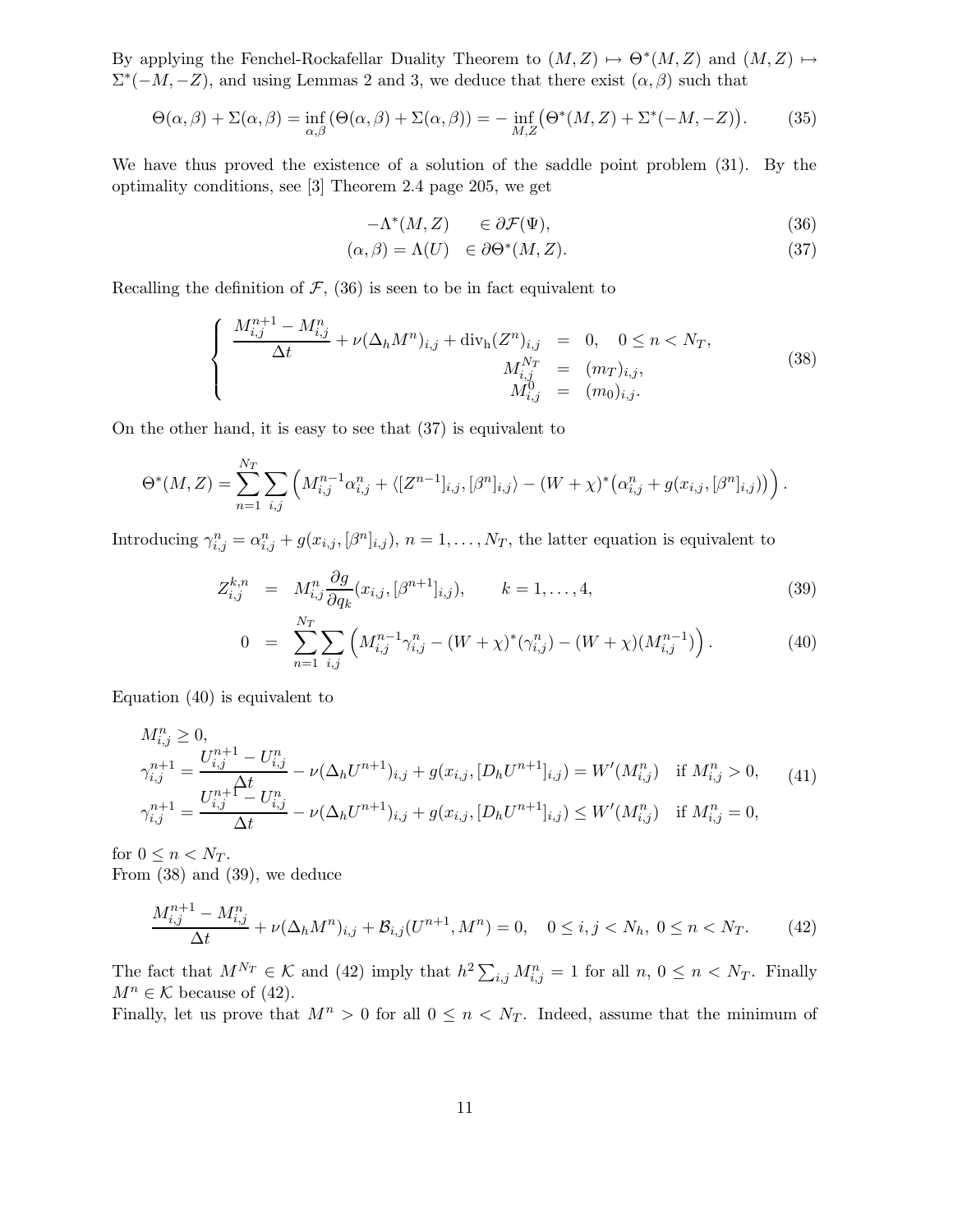$M_{i,j}^n$  is 0 and is reached at  $n_0 < N_T$ ,  $i_0$ ,  $j_0$ . Equation (42) for  $n = n_0$ ,  $i = i_0$  and  $j = j_0$  can be written

$$
0 = \frac{1}{\Delta t} M_{i_0, j_0}^{n_0+1} + \frac{\nu}{h^2} (M_{i_0+1, j_0}^{n_0} + M_{i_0-1, j_0}^{n_0} + M_{i_0, j_0+1}^{n_0} + M_{i_0, j_0-1}^{n_0}) +
$$
  
\n
$$
\frac{1}{h} \left( \begin{array}{c} -M_{i_0-1, j_0}^{n_0} \frac{\partial g}{\partial q_1}(x_{i_0-1, j_0}, [D_h U^{n_0+1}]_{i_0-1, j_0}) + M_{i_0+1, j_0}^{n_0} \frac{\partial g}{\partial q_2}(x_{i_0+1, j_0}, [D_h U^{n_0+1}]_{i_0+1, j_0}) \\ -M_{i_0, j_0-1}^{n_0} \frac{\partial g}{\partial q_3}(x_{i_0, j_0-1}, [D_h U^{n_0+1}]_{i_0, j_0-1}) + M_{i_0, j_0+1}^{n_0} \frac{\partial g}{\partial q_4}(x_{i_0, j_0+1}, [D_h U^{n_0+1}]_{i_0, j_0+1}) \end{array} \right)
$$

If  $\nu > 0$ , then the nonnegativity of M and the monotonicity of g imply that  $M_{i_0 \pm 1,j_0}^{n_0} = M_{i_0,j_0 \pm 1}^{n_0} =$ 0. We can therefore repeat the argument for the triplets of indices  $(n_0,i_0 \pm 1,j_0)$  and  $(n_0,i_0,j_0 \pm 1,j_0)$ 1). Repeating the argument as many times as necessary, we finally obtain that  $M^{n_0} = 0$ , which is impossible since  $M^{n_0} \in \mathcal{K}$ .

If  $\nu = 0$  and  $M^{N_T} > 0$ , a similar argument gives that  $M_{i_0,j_0}^{n_0+1} = 0$ . After a finite number of steps, we get that  $M_{i_0,j_0}^{N_T} = 0$ , which is in contradiction with the hypothesis. As a consequence,  $(38)$ ,  $(39)$  and  $(41)$  can be written:

$$
\frac{U_{i,j}^{n+1} - U_{i,j}^n}{\Delta t} - \nu (\Delta_h U^{n+1})_{i,j} + g(x_{i,j}, [D_h U^{n+1}]_{i,j}) = V(M_{i,j}^n),\tag{43}
$$

$$
\frac{M_{i,j}^{n+1} - M_{i,j}^n}{\Delta t} + \nu (\Delta_h M^n)_{i,j} + \mathcal{B}_{i,j}(U^{n+1}, M^n) = 0,
$$
\n(44)

for  $n = 0, \ldots N_T - 1$  and  $0 \le i, j < N_h$ , with

$$
M_{i,j}^{N_T} = (m_T)_{i,j}, \qquad M_{i,j}^0 = (m_0)_{i,j}, \quad 0 \le i, j < N_h,\tag{45}
$$

and

$$
M^n \in \mathcal{K}, \quad 0 \le n \le N_T. \tag{46}
$$

Recognizing that equations (43) to (46) comprise indeed the semi-implicit finite difference scheme  $(18)$ , the proof is complete.

System (18) also enjoys some uniqueness property:

**Proposition 1** Under the same assumptions as in Theorem 1, if  $(U_{i,j}^n, M_{i,j}^n)_{n,i,j}$  and  $(\tilde{U}_{i,j}^n, \tilde{M}_{i,j}^n)_{n,i,j}$ are solutions of system (18), then

$$
M_{i,j}^n = \widetilde{M}_{i,j}^n \text{ for all } n = 0, \ldots, N_T; \text{ and for all } (i,j).
$$

Moreover if the numerical Hamiltonian g is strictly convex and  $\sum_{ij} U_{ij}^0 = \sum_{ij} \widetilde{U}_{ij}^0 = 0$ , then

$$
U_{i,j}^n = \widetilde{U}_{i,j}^n \text{ for all } n = 0, \ldots, N_T; \text{ and for all } (i,j).
$$

**Proof.** The proof resembles very much the proofs of uniqueness in [14] and in [1]. We give it for completeness.

Multiplying (43) satisfied by  $(\tilde{U}_{i,j}^n, \tilde{M}_{i,j}^n)_{n,i,j}$  by  $M_{i,j}^n - \tilde{M}_{i,j}^n$ , doing the same thing with (43) satisfied by  $(U_{i,j}^n, M_{i,j}^n)_{n,i,j}$  and subtracting, then summing the results for all  $n = 0, \ldots, N_T - 1$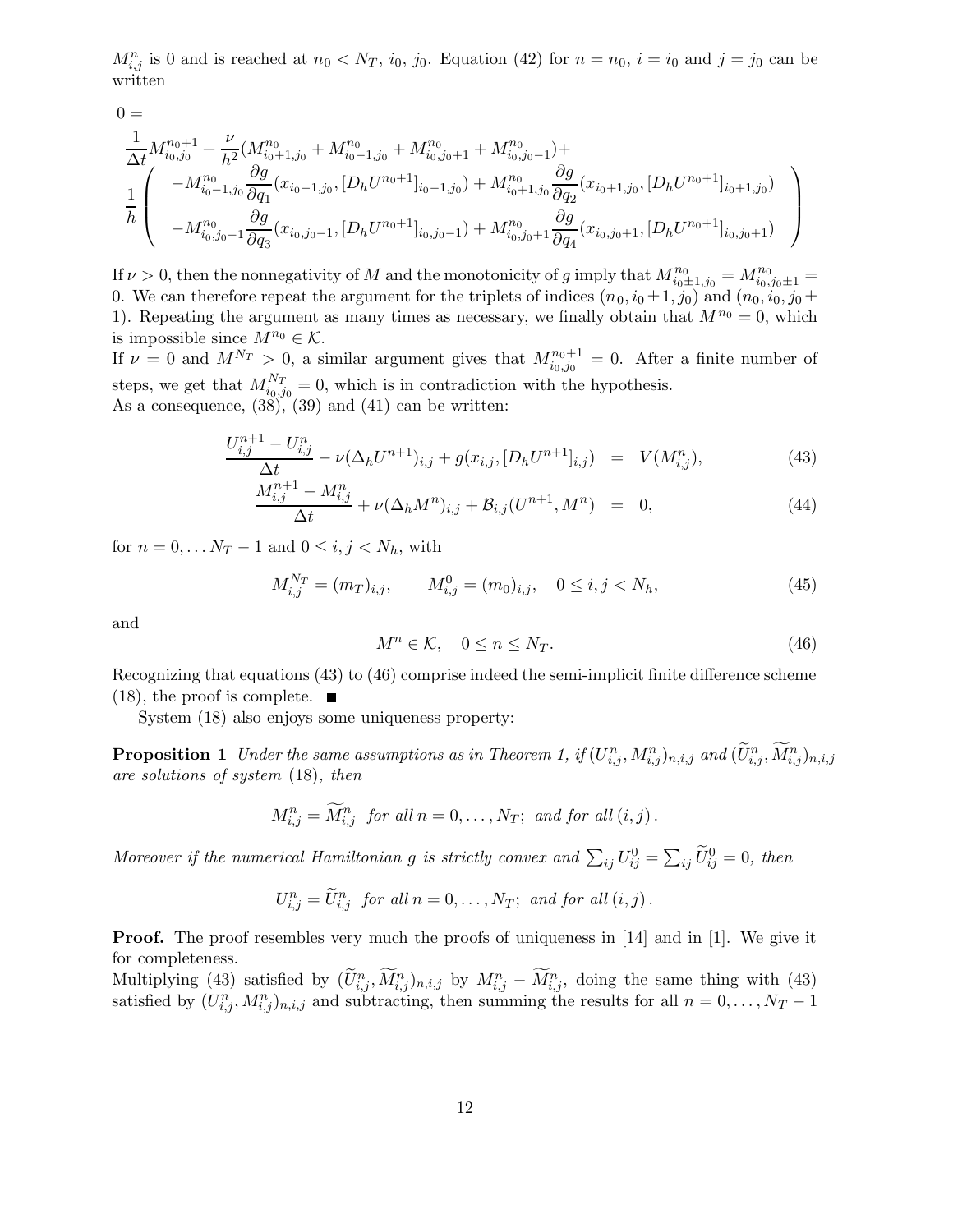and all  $(i, j)$ , we obtain

$$
\sum_{n=0}^{N_T-1} \frac{((U^{n+1} - \tilde{U}^{n+1}) - (U^n - \tilde{U}^n), M^n - \tilde{M}^n)_2}{\Delta t} - \nu (\Delta_h (U^{n+1} - \tilde{U}^{n+1}), M^n - \tilde{M}^n)_2
$$
  
+ 
$$
\sum_{n=0}^{N_T-1} \sum_{i,j} (g(x_{i,j}, [D_h U^{n+1}]_{i,j}) - g(x_{i,j}, [D_h \tilde{U}^{n+1}]_{i,j})) (M_{i,j}^n - \tilde{M}_{i,j}^n)
$$
  
= 
$$
\sum_{n=0}^{N_T-1} (V_h [M^n] - V_h [\tilde{M}^n], M^n - \tilde{M}^n)_2,
$$
 (47)

where  $(X,Y)_2 = \sum_{i,j} X_{i,j} Y_{i,j}$ . Similarly, subtracting the equation (44) satisfied by  $(\widetilde{U}_{i,j}^n, \widetilde{M}_{i,j}^n)_{n,i,j}$ from the same equation satisfied by  $(U_{i,j}^n, M_{i,j}^n)_{n,i,j}$ , and multiplying the result by  $U_{i,j}^{n+1} - \widetilde{U}_{i,j}^{n+1}$ , sum for all  $n = 0, \ldots, N_T - 1$  and all  $(i, j)$  leads to

$$
\frac{1}{\Delta t} \sum_{n=0}^{N_T-1} ((M^{n+1} - M^n) - (\widetilde{M}^{n+1} - \widetilde{M}^n), (U^{n+1} - \widetilde{U}^{n+1}))_2 + \nu((M^n - \widetilde{M}^n), \Delta_h (U^{n+1} - \widetilde{U}^{n+1}))_2 \n- \sum_{n=0}^{N_T-1} \sum_{i,j} M_{i,j}^n [D_h (U^{n+1} - \widetilde{U}^{n+1})]_{i,j} \cdot \nabla_q g(x_{i,j}, [D_h U^{n+1}]_{i,j}) \n+ \sum_{n=0}^{N_T-1} \sum_{i,j} \widetilde{M}_{i,j}^n [D_h (U^{n+1} - \widetilde{U}^{n+1})]_{i,j} \cdot \nabla_q g(x_{i,j}, [D_h \widetilde{U}^{n+1}]_{i,j}) = 0.
$$
\n(48)

Adding (47) and (48) and leads to

$$
\sum_{n=0}^{N_T-1} \sum_{i,j} M_{i,j}^n \left( g(x_{i,j}, [D_h \widetilde{U}^{n+1}]_{i,j}) - g(x_{i,j}, [D_h U^{n+1}]_{i,j}) - [D_h (\widetilde{U}^{n+1} - U^{n+1})]_{i,j} \cdot \nabla_q g(x_{i,j}, [D_h U^{n+1}]_{i,j}) \right) + \sum_{n=0}^{N_T-1} \sum_{i,j} \widetilde{M}_{i,j}^n \left( g(x_{i,j}, [D_h U^{n+1}]_{i,j}) - g(x_{i,j}, [D_h \widetilde{U}^{n+1}]_{i,j}) - [D_h (U^{n+1} - \widetilde{U}^{n+1})]_{i,j} \cdot \nabla_q g(x_{i,j}, [D_h \widetilde{U}^{n+1}]_{i,j}) \right) + \sum_{n=0}^{N_T-1} \left( V_h [M^n] - V_h [\widetilde{M}^n], M^n - \widetilde{M}^n \right)_2 = 0,
$$

because M and  $\widetilde{M}$  satisfy the same final and terminal conditions. The three terms in the sum above being nonnegative, they must be zero. The strict monotonicity of  $V$  implies that  $\widetilde{M}^n = M^n$  for all  $n = 1, \ldots, N_T - 1$ .

If g is strictly convex, we also get that  $[D_h U^n] = [D_h \tilde{U}^n]$  for all  $n = 0, \ldots, N_T$ . Hence  $\Delta_h U^n = \Delta_h \tilde{U}^n$  and substituting in the equation satisfied by U and  $\tilde{U}$  we get

$$
U_{i,j}^{n+1} - U_{i,j}^n = \tilde{U}_{i,j}^{n+1} - \tilde{U}_{i,j}^n \qquad \text{for all } n = 0, \dots, N_T - 1 \tag{49}
$$

Now it is clear that if  $\tilde{U}_{ij}^0 = U_{ij}^0$  then by (49)  $\tilde{U}_{ij}^n = U_{ij}^n$ , for all n. Hence, there exists  $\overline{i}, \overline{j}$  such that  $U_i^0$  $\frac{1}{\tilde{i},\tilde{j}} - \tilde{U}_{\tilde{i},\tilde{j}}^0 \ge \delta > 0$ . By  $(D_1^+ U)_{ij} = (D_1^+ \tilde{U})_{ij}$ , we get that  $U_{ij}^0 - \tilde{U}_{ij}^0 \ge \delta > 0$  for any  $i, j$  and this gives a contradiction to  $\sum_{i,j} U_{ij}^0 = \sum_{i,j} \widetilde{U}_{ij}^0 = 0$ .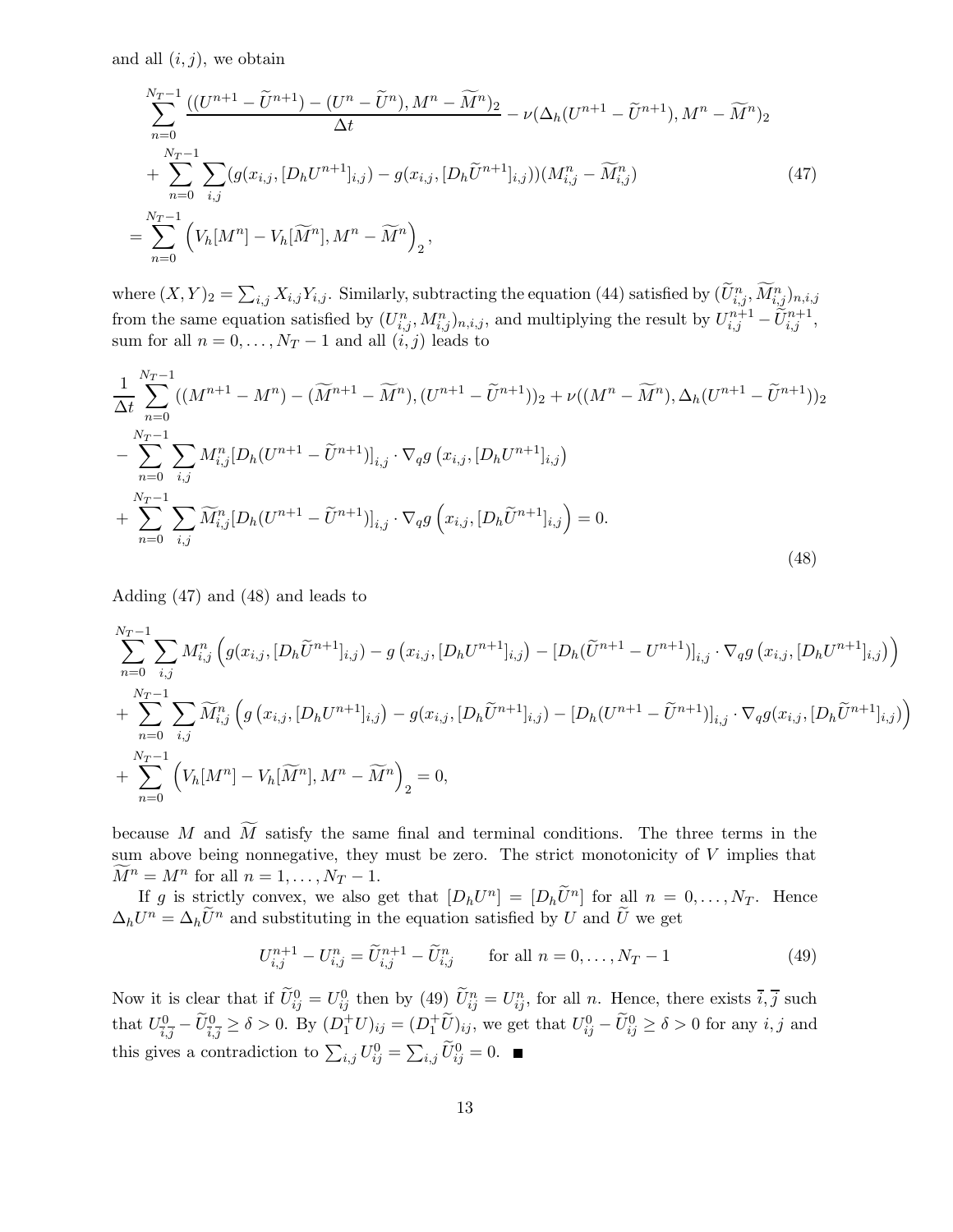#### 3.2 The discrete penalized planning problem

We discuss briefly the optimal control interpretation of the discrete penalized planning problem  $(20)-(23)$  and prove some estimates on the  $\epsilon$ -dependence of its solutions.

Theorem 2 Under the same assumptions as in Theorem 1, the minimization problem

Minimize 
$$
\Theta^*(M, Z) + \frac{1}{2\epsilon \Delta t} \sum_{i,j} (M_{i,j}^0 - (m_0)_{i,j})^2
$$
 subject to  
\n
$$
\begin{cases}\n\frac{M_{i,j}^{n+1} - M_{i,j}^n}{\Delta t} + \nu (\Delta_h M^n)_{i,j} + \text{div}_h (Z^n)_{i,j} = 0, \quad 0 \le n < N_T, \\
M_{i,j}^{N_T} = (m_T)_{i,j},\n\end{cases}
$$
\n(50)

where  $\Theta^*$  is given by (25) has a solution  $(M^{\epsilon}, Z^{\epsilon})$ . Moreover, there exists a solution  $U^{\epsilon}$  of the dual problem (which we do not write) and

$$
Z_{i,j}^{\epsilon,k,n} = M_{i,j}^{\epsilon,n} \frac{\partial g}{\partial q_k}(x_{i,j}, [D_h U^{\epsilon,n+1}]_{i,j}).
$$

The pair  $(M^{\epsilon}, U^{\epsilon})$  is the solution of the discrete penalized system (20)-(23).

The existence and uniqueness of  $(20)-(23)$  have already been discussed in § 2.2. The remaining part of the proof of Theorem 2 is almost the same as the proof of Theorem 1: we skip it for brevity.

Proposition 2 Under the same assumptions as in Theorem 1 the following estimate holds

$$
\max_{i,j} |M_{i,j}^{\epsilon,0} - (m_0)_{i,j}| \le C\epsilon^{\frac{1}{2}}
$$
\n(51)

for a constant C which may depend on h and  $\Delta t$  but not on  $\epsilon$ .

**Proof.** For a solution  $(U, M)$  of (43)-(46),  $(M, Z)$  with  $Z_{i,j}^{k,n} = M_{i,j}^n$ ∂g  $\frac{\partial g}{\partial q_k}(x_{i,j}, [D_hU^{n+1}]_{i,j})$  is suboptimal for (50). Therefore

$$
\Theta^*(M^\epsilon, Z^\epsilon) + \frac{1}{2\epsilon\Delta t} \sum_{i,j} (M^{\epsilon,0}_{i,j} - (m_0)_{i,j})^2 \le \Theta^*(M, Z). \tag{52}
$$

But

$$
\Theta^*(M^{\epsilon}, Z^{\epsilon}) = \sum_{n=1}^{N_T} \sum_{i,j} W(M^{\epsilon, n-1}_{i,j}) + \sup_{\beta} \sum_{n=1}^{N_T} \sum_{i,j} M^{\epsilon, n-1}_{i,j} (\langle \nabla_q g(x_{i,j}, [D_h U^{\epsilon, n}]_{i,j}), [\beta^n]_{i,j} \rangle - g(x_{i,j}, [\beta^n]_{i,j}))
$$
  
\n
$$
\geq \sum_{n=1}^{N_T} \sum_{i,j} W(M^{\epsilon, n-1}_{i,j}) - \sum_{n=1}^{N_T} \sum_{i,j} M^{\epsilon, n-1}_{i,j} g(x_{i,j}, 0) \geq C,
$$
\n(53)

where C does not depend on  $\epsilon$ . From (52) and (53),

$$
\frac{1}{2\epsilon\Delta t}\sum_{i,j}(M^{\epsilon,0}_{i,j}-(m_0)_{i,j})^2\leq C,
$$

where C does not depend on  $\epsilon$ . This yields the desired result.  $\blacksquare$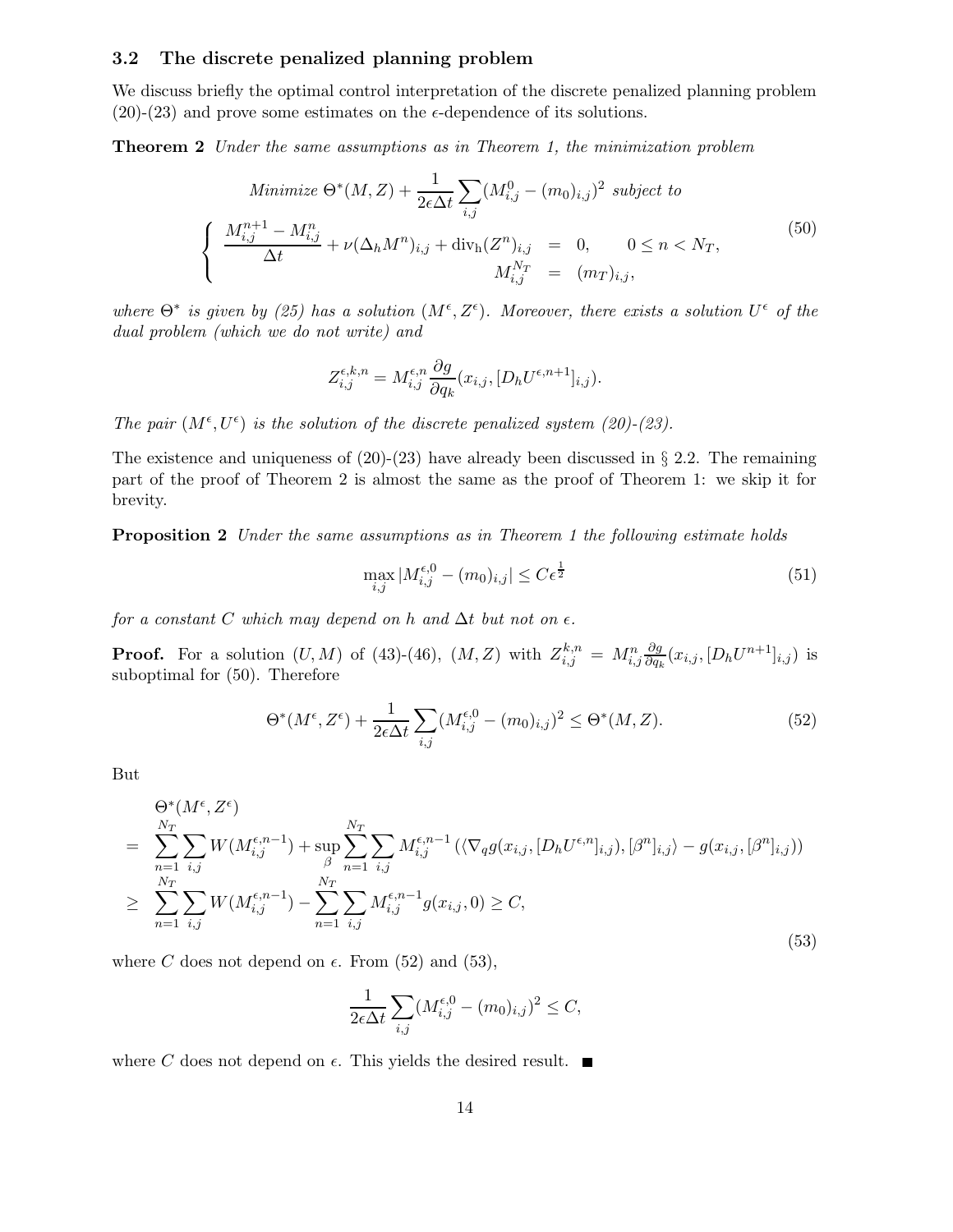Proposition 3 With the same assumptions as in Theorem 1, the solution of the penalized discrete system (20)-(23) satisfies

$$
\max_{n,i,j} |U_{i,j}^{\epsilon,n}| \le C,\tag{54}
$$

for a constant C which may depend of h and  $\Delta t$  but not of  $\epsilon$ .

**Proof.** Throughout the proof, C denotes a positive constant that may vary and depend on h and  $\Delta t$  but is independent of  $\epsilon$ .

Proposition 2 implies that

$$
\min_{i,j} M^{\epsilon,0} \ge \alpha > 0 \tag{55}
$$

for  $\epsilon$  small enough and  $\alpha$  independent of  $\epsilon$ , because  $\min_{i,j}(m_0)_{i,j} > 0$ . Let  $\mathcal N$  be the vector space of the grid functions with zero average:

$$
\mathcal{N} = \{ (W_{i,j})_{0 \le i,j < N_h} : \sum_{i,j} W_{i,j} = 0 \}. \tag{56}
$$

Consider the functional

$$
J: \mathcal{N} \to \mathbb{R}, \quad W \mapsto -\sum_{i,j} W_{i,j} \left( \frac{M_{i,j}^{\epsilon,1} - M_{i,j}^{\epsilon,0}}{\Delta t} + \nu (\Delta_h M^{\epsilon,0})_{i,j} \right) + \sum_{i,j} M_{i,j}^{\epsilon,0} g(x_{i,j}, [D_h W]_{i,j}).
$$
\n
$$
(57)
$$

We know that there exists a positive constant c such that  $||W||_{\infty} \le c||[D_h W]||_{\infty}$ ,  $\forall W \in \mathcal{N}$ . This observation, (55) and (13) imply that

$$
\lim_{\| [D_h W] \|_{\infty} \to \infty} J(W) = +\infty.
$$
\n(58)

Since the functional J is continuous, (58) implies the existence of a minimum  $\overline{U}$ . It is also possible to check that there exists a constant C which only depends on  $\alpha$ , h and  $\Delta t$  such that the minimum points satisfy  $\|\overline{U}\|_{\infty} \leq C$ . From  $(\mathbf{G_3})$  and  $(\mathbf{G_4})$ , the Euler equations

$$
-\sum_{i,j} W_{i,j} \left( \frac{M_{i,j}^{\epsilon,1} - M_{i,j}^{\epsilon,0}}{\Delta t} + \nu (\Delta_h M^{\epsilon,0})_{i,j} \right) + \sum_{i,j} M_{i,j}^{\epsilon,0} \nabla_q g(x_{i,j}, [D_h \overline{U}]_{i,j}) \cdot [D_h W]_{i,j} = 0, \quad \forall W \in \mathcal{N}
$$

characterize the points of minimum. They can be written

$$
\sum_{i,j} W_{i,j} \left( \frac{M_{i,j}^{\epsilon,1} - M_{i,j}^{\epsilon,0}}{\Delta t} + \nu (\Delta_h M^{\epsilon,0})_{i,j} + \mathcal{B}_{i,j}(\overline{U}, M^{\epsilon,0}) \right) = 0, \qquad \forall W \in \mathcal{N}.
$$

On the other hand,

$$
\sum_{i,j} \left( \frac{M_{i,j}^{\epsilon,1} - M_{i,j}^{\epsilon,0}}{\Delta t} + \nu (\Delta_h M^{\epsilon,0})_{i,j} + \mathcal{B}_{i,j}(\overline{U}, M^{\epsilon,0}) \right) = 0,
$$

because  $M^{\epsilon,1} \in \mathcal{K}$  and  $M^{\epsilon,0} \in \mathcal{K}$ . Therefore  $\overline{U}$  is a minimum of J if and only if  $\overline{U}$  is a solution of ,1

$$
\frac{M_{i,j}^{\epsilon,1} - M_{i,j}^{\epsilon,0}}{\Delta t} + \nu (\Delta_h M^{\epsilon,0})_{i,j} + \mathcal{B}_{i,j}(\overline{U}, M^{\epsilon,0}) = 0
$$
\n(59)

This proves that for the constant C introduced above, the solutions of (59) in N satisfy  $\|\overline{U}\|_{\infty} \leq$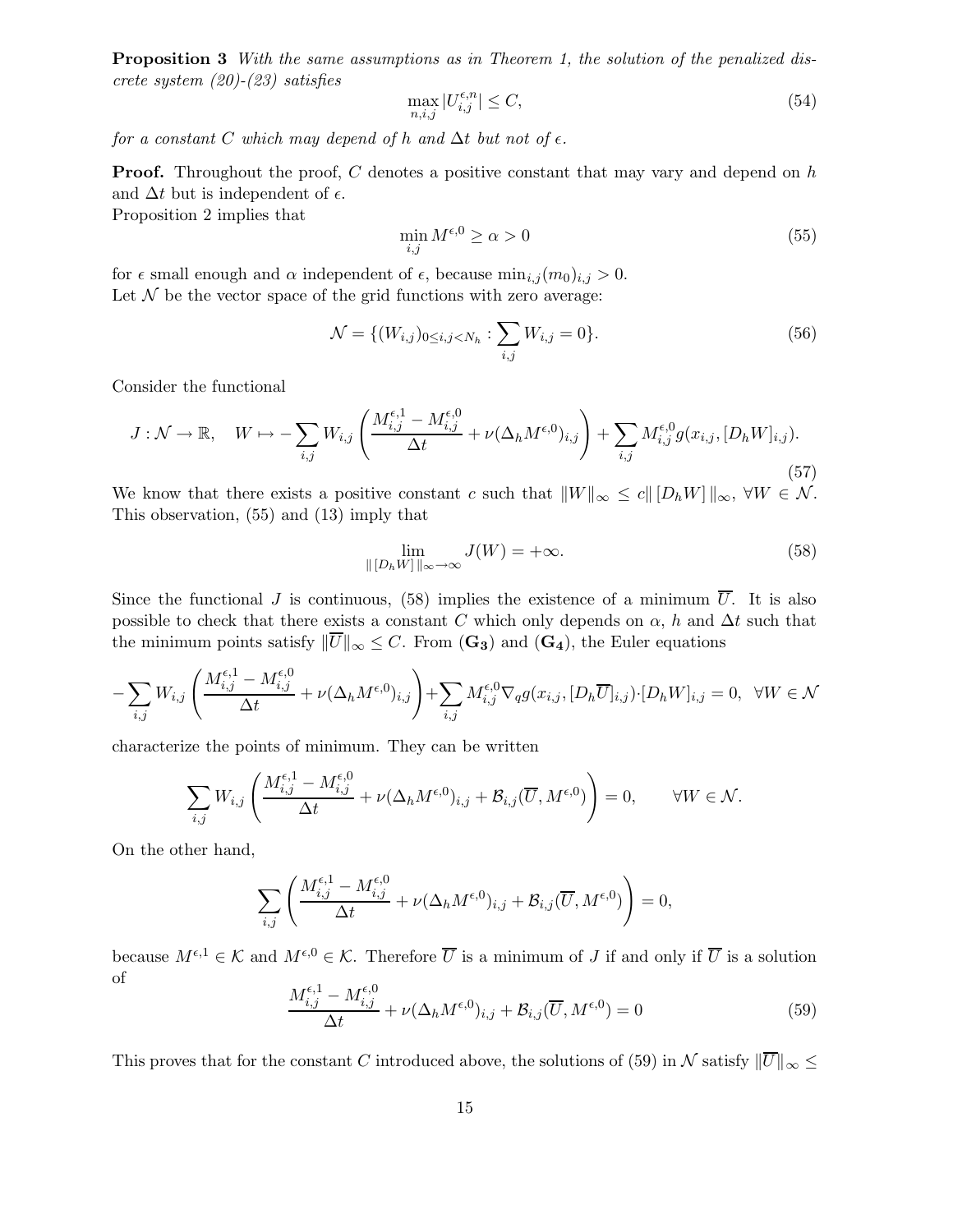C. This implies that  $||U^{\epsilon,1} - \langle U^{\epsilon,1} \rangle||_{\infty} \leq C$ .

On the other hand, from (20) for  $n = 0$  and the fact that  $U^{\epsilon,0} \in \mathcal{N}$ , we find that  $|\langle U^{\epsilon,1} \rangle| \leq C$ and therefore  $||U^{\epsilon,1}||_{\infty} \leq C$ . Then, again from (20) for  $n = 0$ , we obtain that  $||U^{\epsilon,0}||_{\infty} \leq C$ . The estimate for  $U^{\epsilon,n}$ ,  $n > 1$  follows as usual.

Using (23), an easy consequence of Proposition 3 is the following improvement of Proposition 2

Corollary 1 With the same assumptions as in Theorem 1, the solution of the penalized discrete system (20)-(23) satisfies

$$
\max_{i,j} |M_{i,j}^{\epsilon,0} - (m_0)_{i,j}| \le C\epsilon \tag{60}
$$

for a constant C which may depend of h and  $\Delta t$  but not of  $\epsilon$ .

Also since  $\mathcal{K}^{N_T+1}$  is compact, there exists a family of grid functions  $(M^n)$  and a subsequence still noted  $\epsilon$  such that  $\lim_{\epsilon \to 0} \max_n ||M^{\epsilon,n}-M^n||_{\infty} = 0$ . We aim at passing to the limit as  $\epsilon \to 0$ .

**Proposition 4** With the same assumptions as in Theorem 1. For a subsequence still called  $\epsilon$ , let  $(U^{\epsilon,n}, M^{\epsilon,n})$  be a solution of (20)-(23) and  $(M^n)$  be a family of grid functions in K such that  $\lim_{\epsilon \to 0} \max_n ||M^{\epsilon,n} - M^n||_{\infty} = 0$ . There exists a family of grid functions  $(U^n)$  such that up to a further extraction of a subsequence,  $\lim_{\epsilon \to 0} \max_n ||U^{\epsilon,n} - U^n||_{\infty} = 0$  and  $(U^n, M^n)_n$  is a solution of  $(43)-(46)$ .

Moreover, if the numerical Hamiltonian g is strictly convex, all the sequence  $(U^{\epsilon,n}, M^{\epsilon,n})$ converges to the unique solution of  $(43)-(46)$ .

**Proof.** From (60), we deduce that  $M_{i,j}^0 = (m_0)_{i,j}$ . From the uniform bound of  $U^{\epsilon,n}$ , it is possible to find a family of grid functions  $(U^n)$  such that up to the extraction of a subsequence  $\lim_{\epsilon \to 0} \max_n ||U^{\epsilon,n} - U^n||_{\infty} = 0$  and by passing to the limit, we find that  $(U^n, M^n)_n$  is a solution of  $(43)-(46)$ .

If g is strictly convex, any converging subsequence converges to the unique solution of  $(43)$ - $(46)$  and this gives the convergence of all the sequence.

#### 3.3 Remarks on the optimal control formulation of the original pde's system

Here, we are going to introduce an optimal control problem whose optimality conditions give the system  $(1)$ – $(3)$ , at least in the case where the operator V is the gradient of some functional W. The optimal control problem is similar to the one proposed in [14, 15] for the so-called finite horizon mean field game problem, i.e. system  $(1)-(2)$  with the terminal conditions

$$
u(0,x) = V_0[m](0,x), \quad m(T,x) = m_T(x).
$$
 (61)

As mentioned in the introduction, this approach is reminiscent of the simpler computational fluid mechanics formulation of the Monge-Kantorovith mass transfer problem proposed by Benamou and Brenier [5, 6, 7]. We refer to [18] for a rigorous presentation of the ideas in [5] in the framework of convex duality.

For simplicity, we take  $\nu = 1$ . The optimal control problem is to minimize with respect to admissible controls  $\alpha$  the functional

$$
\int_0^T \int_{\mathbb{T}^d} \left[ m(t, x) L(x, \alpha(t, x)) + W(m) \right] dt dx
$$

subject to the constraints

$$
\begin{cases}\n\partial_t m + \Delta m + \operatorname{div}(m \alpha) &= 0, \text{ in } (0, T) \times \mathbb{T}^d, \\
m \geq 0, \text{ in } (0, T) \times \mathbb{T}^d, \\
m(T, x) &= m_T(x) \text{ in } \mathbb{T}^d, \\
m(0, x) &= m_0(x) \text{ in } \mathbb{T}^d,\n\end{cases}
$$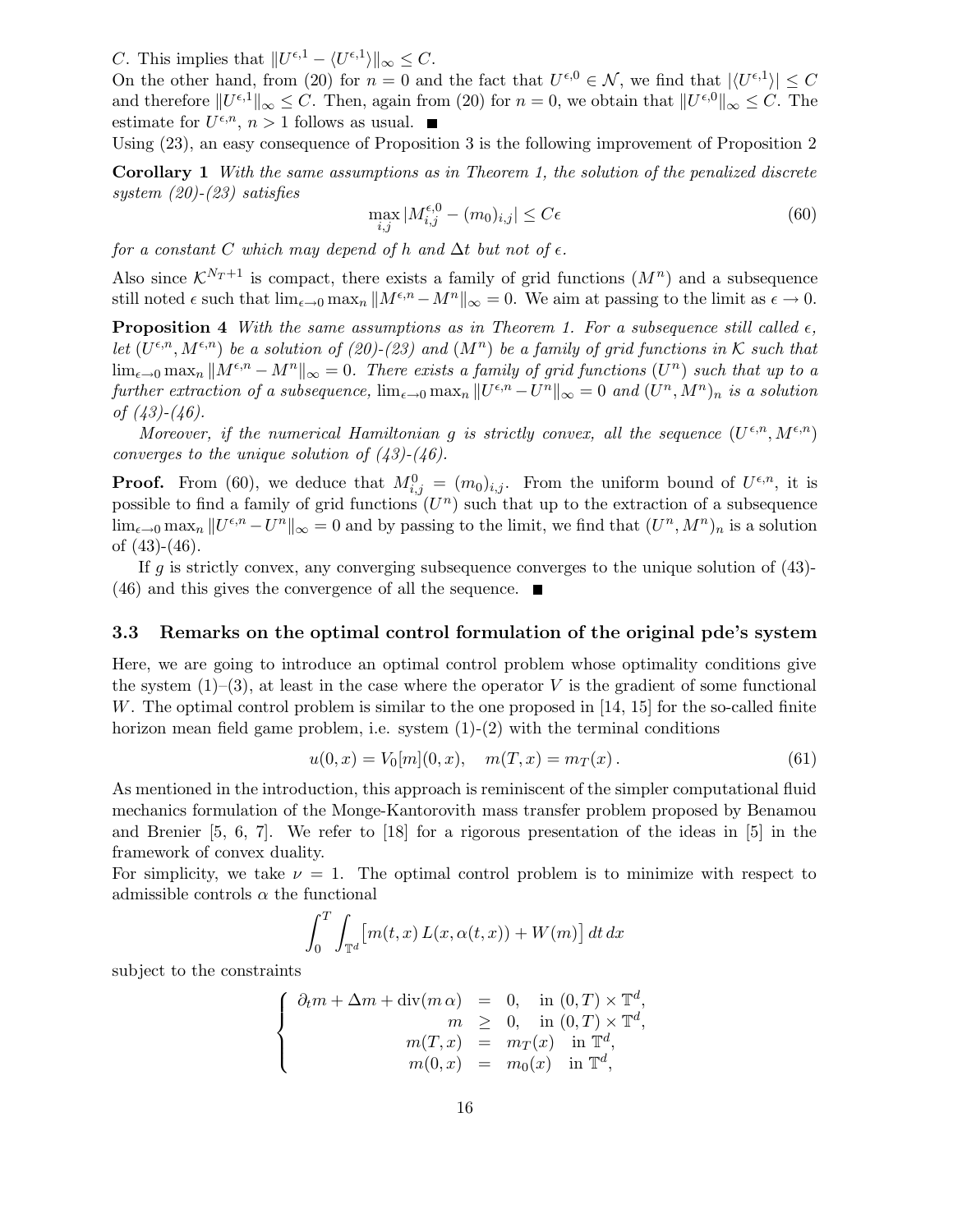where  $L: \mathbb{T}^d \times \mathbb{R}^d \to \mathbb{R}$  is the Legendre-Fenchel transform of the of the convex Hamiltonian H and  $W' = V$ . We assume that

- $(\mathbf{H}_1)$   $L: \mathbb{T}^d \times \mathbb{R}^d \to \mathbb{R}$ , is  $\mathcal{C}^1$ , and coercive in  $\alpha$ , uniformly with respect to  $x$ ,
- (H<sub>3</sub>) W :  $\mathbb{R} \to \mathbb{R}$  is a strictly convex coercive and  $\mathcal{C}^2$  function (the image of  $(0, +\infty)$  by  $V = W'$ is an interval  $(\lambda, +\infty)$  which we call  $\mathcal{J}_V$ .
- $(\mathbf{H_2})$   $m_T$  and  $m_0$  are probability densities on  $\mathbb{T}^d$ .

The Hamiltonian

$$
H(x,p) = \sup_{\alpha \in \mathbb{R}^d} (p \cdot \alpha - L(x,\alpha)).
$$

is convex and LSC with respect to its second argument. We assume for simplicity that  $H$  is of class  $C^1$ .

Let us proceed first in an informal way. Following [5], we begin by modifying the problem in such a way that the constraints become linear; for this purpose, we introduce

$$
\Phi(x, m, z) = \sup_{p \in \mathbb{R}^d} (p \cdot z - m \cdot H(x, p)) \quad \text{for} \quad x \in \mathbb{T}^d, m \ge 0, z \in \mathbb{R}^d.
$$

It is easy to check that  $\Phi$  is convex and lower semicontinuous with respect to  $(m, z)$  and that

$$
\left\{ \begin{array}{rcl} m>0 & \Rightarrow & \Phi(x,m,z)=mL(x,\frac{z}{m}),\\ z=0 & \Rightarrow & \Phi(x,m,z)\leq mL(x,0),\\ m=0, z\neq 0 & \Rightarrow & \Phi(x,m,z)=+\infty. \end{array} \right.
$$

At least formally, the new problem is to minimize over vector fields  $z = z(t, x)$  the convex functional

$$
\int_0^T \int_{\mathbb{T}^d} \left[ \Phi(x, m(t, x), z(t, x)) + W(m(t, x)) \right] dt dx
$$

subject to

$$
\begin{cases}\n\partial_t m + \Delta m + \operatorname{div} z = 0, & \text{in } (0, T) \times \mathbb{T}^d, \\
m \geq 0, & \text{in } (0, T) \times \mathbb{T}^d, \\
m(T, x) = m_T(x), & \text{in } \mathbb{T}^d, \\
m(0, x) = m_0(x), & \text{in } \mathbb{T}^d.\n\end{cases}
$$
\n(62)

Note that the set defined by the constraints is convex and nonempty at least if  $m_0 > 0$  and if  $m_0$  and  $m_T$  are smooth enough. Indeed, just take  $\hat{m}(t,x) = \frac{t}{T} m_T(x) + \frac{T-t}{T} m_0(x)$  and solve

 $-\Delta \zeta = \partial_t \hat{m} + \Delta \hat{m}, \quad \langle \zeta \rangle = 0, \quad \zeta(T) = \zeta_T$ 

and take  $z(t) = \nabla \zeta(t)$ .

The definition of the latter minimization problem is only formal. To do things in a more rigorous way, let us proceed as follows.

We call  $\chi$  the indicator function of the set  $\{m \geq 0\}$ :  $\chi(m) = 0$  if  $m \geq 0$  and  $\chi(m) = +\infty$ if  $m < 0$ .  $\chi$  is convex and LSC, we introduce the Legendre-Fenchel transform of the function  $W + \chi$ :

$$
(W + \chi)^*(\alpha) = \sup_m \left(\alpha m - W(m) - \chi(m)\right).
$$
 (63)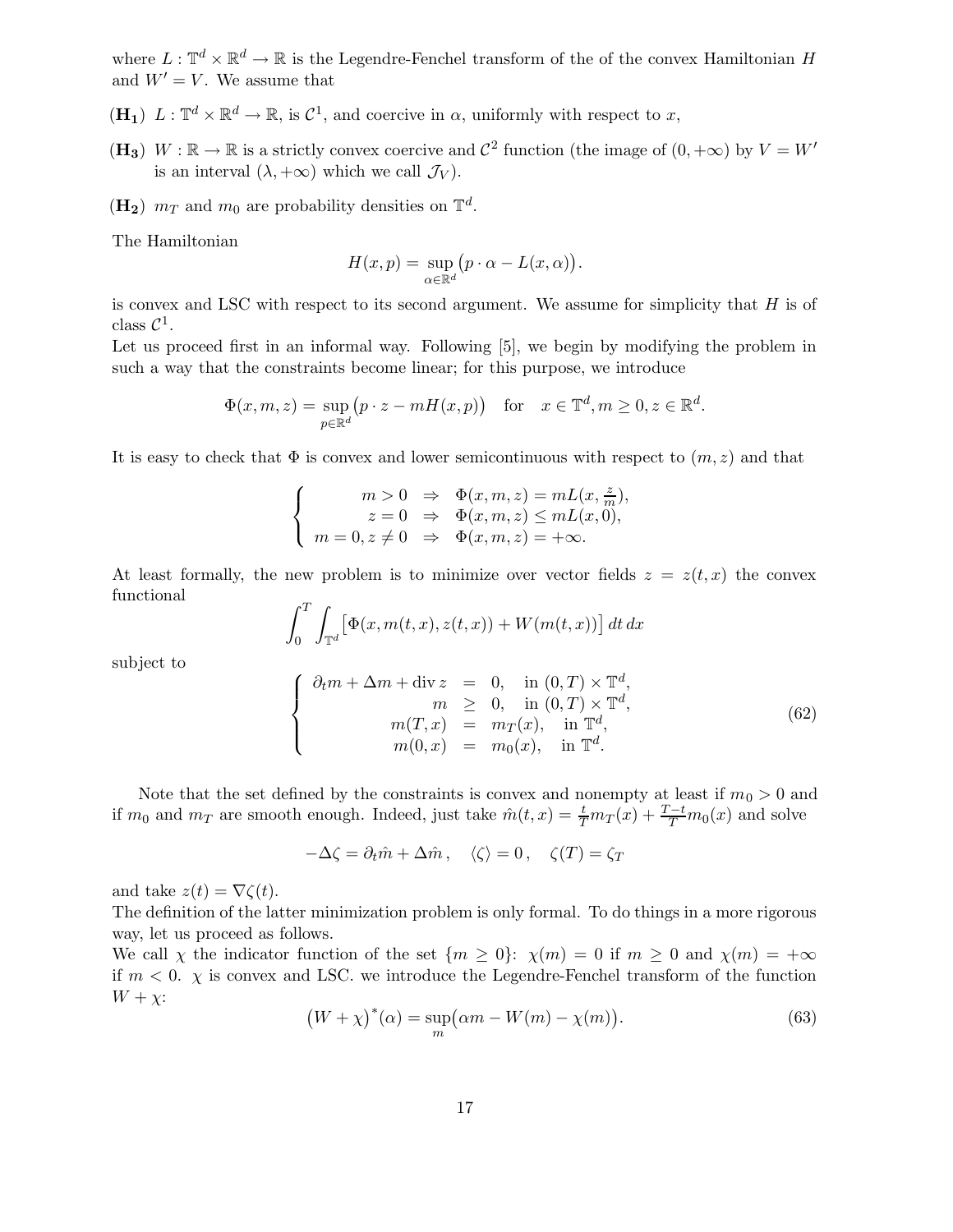It is clear that  $(W+\chi)^*$  is convex, continuous and non decreasing. If  $\alpha \in \mathcal{J}_V$  then  $(W+\chi)^*(\alpha) =$  $\alpha V^{-1}(\alpha) - W(V^{-1}(\alpha)).$ 

Consider the convex and continuous functional Θ:

$$
\Theta : C([0, T] \times \mathbb{T}^d) \times (C([0, T] \times \mathbb{T}^d))^d \to \mathbb{R} \cup \{+\infty\}
$$

$$
(\alpha, \beta) \mapsto \int_0^T \int_{\mathbb{T}^d} (W + \chi)^* (\alpha + H(\beta)).
$$

Let  $\mathcal{M} = \mathcal{M}([0,T] \times \mathbb{T}^d)$  denote the set of Radon measures. The Legendre-Fenchel transform of  $\Theta$  is

$$
\Theta^* : \mathcal{M} \times (\mathcal{M})^d \to \mathbb{R} \cup \{+\infty\}
$$
  

$$
(m, z) \mapsto \sup_{\alpha, \beta} \left( \langle m, \alpha \rangle + \langle z, \beta \rangle - \int_0^T \int_{\mathbb{T}^d} (W + \chi)^* (\alpha + H(\beta)) \right).
$$

We have

$$
\Theta^*(m, z) = \sup_{\alpha, \beta} \left( -\langle m, H(\beta) \rangle + \langle z, \beta \rangle + \langle m, \alpha + H(\beta) \rangle - \int_0^T \int_{\mathbb{T}^d} (W + \chi)^*(\alpha + H(\beta)) \right)
$$
  
= 
$$
\sup_{\beta} \left( -\langle m, H(\beta) \rangle + \langle z, \beta \rangle \right) + \sup_{\gamma} \left( \langle m, \gamma \rangle - \int_0^T \int_{\mathbb{T}^d} (W + \chi)^*(\gamma) \right)
$$

Focus on the supremum w.r.t.  $\gamma$ :

$$
\sup_{\gamma} \left( \langle m, \gamma \rangle - \int_0^T \int_{\mathbb{T}^d} \left( W + \chi \right)^* (\gamma) \right) = \sup_{\gamma} \left( \langle m, \gamma \rangle - \int_0^T \int_{\mathbb{T}^d} \sup_{y \in \mathbb{R}} \left( y \gamma(t, x) - W(y) - \chi(y) \right) \right).
$$

If  $dm = \frac{dm}{d\mu}d\mu + dm_s$ , where  $\mu$  is the Lebesgue measure on  $[0, T] \times \mathbb{T}^d$ , the quantity above reads  $\tau$  $\ddot{\phantom{a}}$ 

$$
\sup_{\gamma} \left( \langle m_s, \gamma \rangle + \int_0^T \int_{\mathbb{T}^d} \inf_{y \in \mathbb{R}} \left( \left( \frac{dm}{d\mu}(t, x) - y \right) \gamma(t, x) + W(y) + \chi(y) \right) \right).
$$

The supremum is  $+\infty$  if  $m_s \neq 0$  or if  $\frac{dm}{d\mu}$  is non positive. In the opposite case, the supremum is  $\widetilde{W}(m) = \sup_{\gamma \in \mathcal{C}} \int_0^T \int_{\mathbb{T}^d} \left( \frac{dm}{d\mu}(t,x) \gamma(t,x) - W^*(\gamma(t,x)) \right) d\mu$ , which coincides with  $W(m) =$  $\int_0^T \int_{\mathbb{T}^d} W(\frac{dm}{d\mu}(t,x))d\mu$  if  $\frac{dm}{d\mu}(t,x)$  is continuous. Therefore

$$
\Theta^*(m, z) = \sup_{\beta} \left\{ \langle z, \beta \rangle - \langle m, H(\beta) \rangle + (\widetilde{W} + \widetilde{\chi})(m) \right\}
$$

where  $\tilde{\chi}$  is the indicator function of the set of nonnegative measures on  $[0, T] \times \mathbb{T}^d$  with a  $L^1$ density w.r.t the Lebesgue measure. Thus the problem of minimizing  $Θ^*$  is the rigorous version of the minimization problem above. The construction of  $\Theta^*$  shows that  $\Theta^*$  is convex and LSC on  $\mathcal{M}([0,T]\times\mathbb{T}^d)\times (\mathcal{M}([0,T]\times\mathbb{T}^d))^d$ .

On the other hand, consider the functional  $\Sigma : \mathcal{C}([0,T] \times \mathbb{T}^d) \times (\mathcal{C}([0,T] \times \mathbb{T}^d))^d \to \mathbb{R} \cup \{+\infty\}$ defined by

$$
\Sigma(\alpha, \beta) = \begin{cases} \mathcal{F}(\phi) & \text{if } (\alpha, \beta) = \Lambda(\phi), \\ +\infty & \text{in the opposite case,} \end{cases}
$$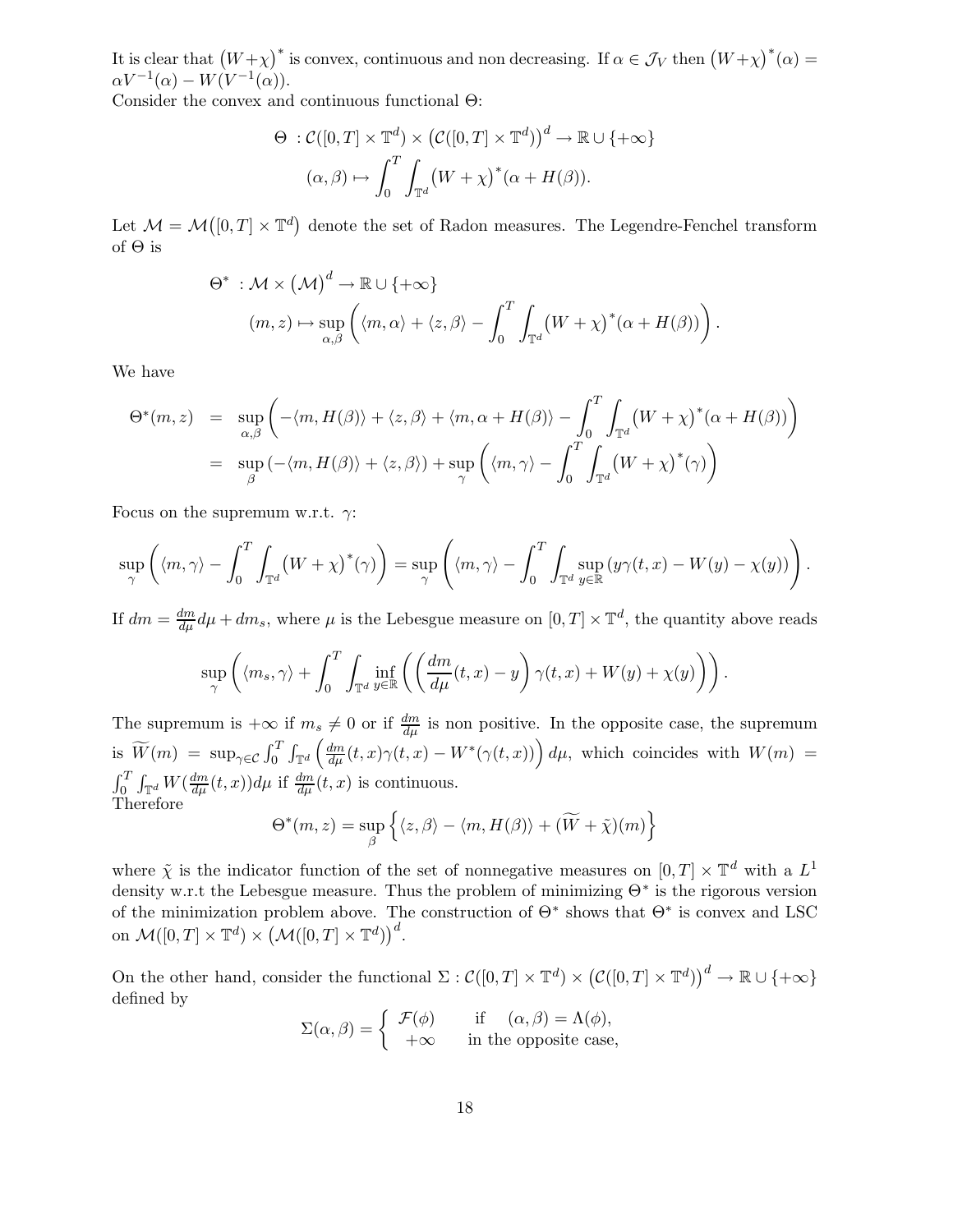where  $\mathcal F$  is the linear form on  $\Big\{\phi\in\mathcal C^{1,2}([0,T]\times\mathbb T^d)\,:\,\,$ z  $\oint_{\mathbb{T}^d} \phi(t=0) = 0$  $\mathcal{L}$ defined by  $\mathcal{F}(\phi) = -\langle m_T, \phi(t = T) \rangle + \langle m_0, \phi(t = 0) \rangle,$  (64)

and where  $\Lambda$  is the linear operator from  $\left\{ \phi \in \mathcal{C}^{1,2}([0,T] \times \mathbb{T}^d) \right\}$ : Z  $\int_{\mathbb{T}^d} \phi(t=0) = 0$  $\mathcal{L}$ to  $\mathcal{C}([0,T]\times$  $\mathbb{T}^d$ ) ×  $(\mathcal{C}([0,T] \times \mathbb{T}^d))$ <sup>d</sup> defined by

$$
(\alpha, \beta) = \Lambda(\phi) \Leftrightarrow \begin{cases} \alpha &= \partial_t \phi - \Delta \phi, \\ \beta &= \nabla \phi. \end{cases} \tag{65}
$$

It is clear that  $\Sigma$  is convex. The Legendre-Fenchel transform of  $\Sigma$  is

$$
\Sigma^*(m, z) = \sup_{\alpha, \beta} (\langle m, \alpha \rangle + \langle z, \beta \rangle - \Sigma(\alpha, \beta)).
$$

Thus

$$
\Sigma^*(m, z) = \sup_{\phi} \left( -\langle m_T, \phi(t = T) \rangle + \langle m_0, \phi(t = 0) \rangle + \langle m, \partial_t \phi - \Delta \phi \rangle + \langle z, \nabla \phi \rangle \right),
$$

and  $\Sigma^*$  is a convex and LSC functional.

Moreover, there exists  $(\tilde{\alpha}, \tilde{\beta}) \in \mathcal{C}([0,T] \times \mathbb{T}^d) \times (\mathcal{C}([0,T] \times \mathbb{T}^d))^d$  such that  $\Sigma(\alpha, \beta) < +\infty$  (and of course  $\Theta(\alpha, \beta) < +\infty$ . Indeed it is enough to solve

$$
\partial_t \phi - \Delta \phi + H(x, \nabla \phi) = g
$$

where g is a smooth function taking its values in  $\mathcal{J}_V$ , with a smooth initial data  $\phi_0$ . It can be proved that  $\phi$  is smooth. Then one can take  $\tilde{\alpha} = \partial_t \phi - \Delta \phi$ ,  $\tilde{\beta} = \nabla \phi$ . We have  $\tilde{\alpha} + H(\tilde{\beta}) = g$ , thus  $\Theta(\alpha, \beta) = (\alpha + H(\beta))V^{-1}(\alpha + H(\beta)) - W(V^{-1}(\alpha + H(\beta)))$  for  $(\alpha, \beta)$  close to  $(\tilde{\alpha}, \tilde{\beta})$ . On the other hand,  $\Sigma(\tilde{\alpha}, \tilde{\beta}) = -\langle m_T, \phi(t = T) \rangle + \langle m_0, \phi(t = 0) \rangle < +\infty$ .

We can apply Fenchel-Rockafellar duality theorem, see for example [2, 8, 3, 18]:

$$
\inf_{\alpha,\beta} (\Theta + \Sigma) = -\min_{m,z} (\Theta^*(m,z) + \Sigma^*(-m,-z)).
$$

From [3] (theorem 2.4 page 205), the problem of finding  $(\alpha, \beta)$  minimizing  $\Theta + \Sigma$  and a solution of the dual problem, i.e. finding  $(m, z)$  minimizing  $\Theta^*(,) + \Sigma^*(-, -)$  is equivalent to solving the system of optimality conditions:  $(\alpha, \beta) = \Lambda(\phi)$  with

$$
-\Lambda^*(m,z) \quad \in \partial \mathcal{F}(\phi), \tag{66}
$$

$$
\Lambda(\phi) \in \partial \Theta^*(m, z). \tag{67}
$$

Condition (66) is equivalent to the weak formulation of

$$
\partial_t m + \Delta m + \text{div}(z) = 0,
$$
  
\n
$$
m(t = T) = m_T,
$$
  
\n
$$
m(t = 0) = m_0.
$$

With  $\gamma = \alpha + H(\beta)$ , condition (67) is equivalent to

$$
z = m \frac{dH}{dq} (\nabla \phi),
$$
  

$$
(\widetilde{W} + \widetilde{\chi})(m) + \int_0^T \int_{\mathbb{T}^d} (W + \chi)^*(\gamma) - \langle m, \gamma \rangle = 0.
$$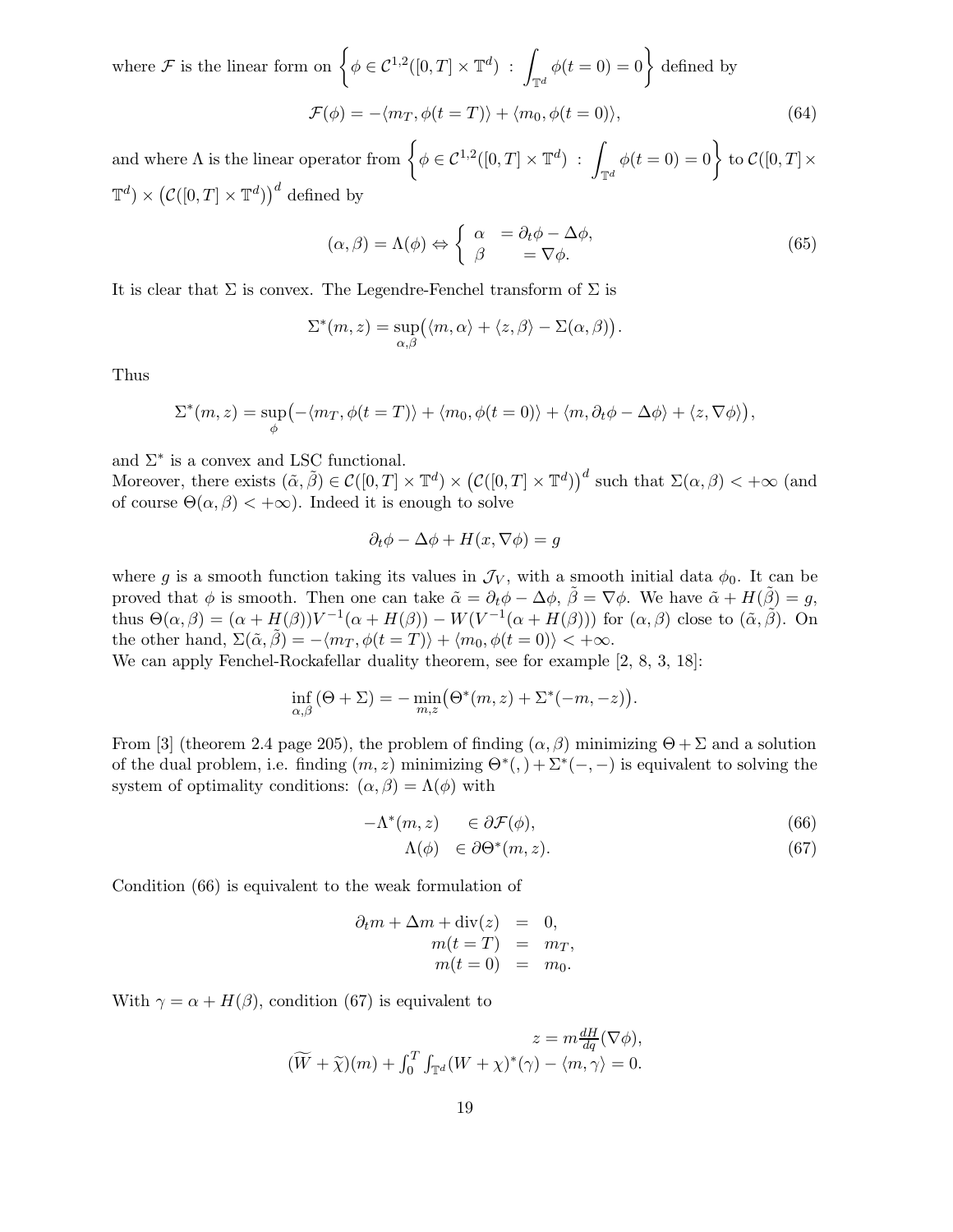The latter equation implies that  $m$  is a positive measure absolutely continuous w.r.t. the Lebesgue measure and that a.e.,

$$
\gamma = \partial_t \phi - \Delta \phi + H(x, \nabla \phi) \in \partial W(m). \tag{68}
$$

If  $m > 0$  and m is continuous, we find (1)-(3).

**Remark 3** It is worthwhile to observe that the present duality argument is not a proof of the existence of a solution of (1)-(3): we have only proved that if there exists a minimum of  $\Theta + \Sigma$ such that  $m > 0$  and m is continuous, then the optimality conditions yield (1)-(3).

## 4 Solving the systems of nonlinear equations

### 4.1 The Newton method for the penalized problem

#### 4.1.1 Description of the method

In  $\S 2.2$ , we have seen that solutions of the systems of nonlinear equations (43)-(46) arising from a semi-implicit scheme for  $(1)-(3)$  can be found by passing to the limit in the penalized problem (20)-(23). It is therefore important to propose a solution procedure for the penalized problem (20)-(23). We propose to use the Newton method.

The system can be seen as a forward discrete HJB equation for U with a Cauchy condition at  $t = 0$  coupled with a backward discrete Fokker-Planck equation for M with a Cauchy condition at final time. This structure prohibits the use of a straightforward time-marching solution procedure.

Call U and M the vectors of  $\mathbb{R}^{(N^T+1)N_h^2}$  such that  $\mathcal{U}_{kN_h^2+iN_h+j} = U_{i,j}^k$  and  $\mathcal{M}_{kN_h^2+iN_h+j} = M_{i,j}^k$ . The system of nonlinear equations can be written

$$
\begin{cases}\n\mathcal{F}_U(\mathcal{U}, \mathcal{M}) = 0, \\
\mathcal{F}_M(\mathcal{U}, \mathcal{M}) = 0,\n\end{cases}
$$
\n(69)

with

• 
$$
\mathcal{F}_U(\mathcal{U}, \mathcal{M}) = 0 \Leftrightarrow (20) \ \forall n, 0 \le n < N_T, \ \forall i, j \qquad \text{and } U_{i,j}^0 = (V_{0,h}(M^0))_{i,j}, \ \forall i, j
$$

•

$$
\mathcal{F}_M(\mathcal{U}, \mathcal{M}) = 0 \Leftrightarrow \begin{cases} \frac{M_{i,j}^n - M_{i,j}^{n+1}}{\Delta t} - \nu(\Delta_h M^n)_{i,j} - \mathcal{B}_{i,j}(U^{n+1}, M^n) = 0, \ 0 \le n < N_T, \\ M^{N_T} \qquad \text{given.} \end{cases} \tag{70}
$$

In order to discuss the Newton method for solving (69), we use the following notation

$$
A_{U,U}(U, \mathcal{M}) = D_{U} \mathcal{F}_{U}(U, \mathcal{M}), \qquad A_{U,M}(U, \mathcal{M}) = D_{\mathcal{M}} \mathcal{F}_{U}(U, \mathcal{M}), A_{M,U}(U, \mathcal{M}) = D_{U} \mathcal{F}_{\mathcal{M}}(U, \mathcal{M}), \qquad A_{M,M}(U, \mathcal{M}) = D_{\mathcal{M}} \mathcal{F}_{\mathcal{M}}(U, \mathcal{M}).
$$
\n(71)

The matrices  $A_{UU}(\mathcal{U}, \mathcal{M})$  and  $A_{UM}(\mathcal{U}, \mathcal{M})$  have the form

$$
A_{UU} = \begin{pmatrix} I & 0 & \dots & \dots & 0 \\ -\frac{1}{\Delta t}I & D_1 & \ddots & & & \vdots \\ 0 & -\frac{1}{\Delta t}I & D_2 & \ddots & & \vdots \\ \vdots & \ddots & \ddots & \ddots & \ddots & \vdots \\ \vdots & & \ddots & -\frac{1}{\Delta t}I & D_{N_T-1} & 0 \\ 0 & \dots & \dots & 0 & -\frac{1}{\Delta t}I & D_{N_T} \end{pmatrix} \qquad A_{UM} = \begin{pmatrix} E_0 & 0 & \dots & \dots & 0 \\ E_1 & 0 & & & \vdots \\ 0 & E_2 & \ddots & & \vdots \\ \vdots & \ddots & \ddots & \ddots & \vdots \\ 0 & \dots & 0 & E_{N_T} & 0 \end{pmatrix}
$$
(72)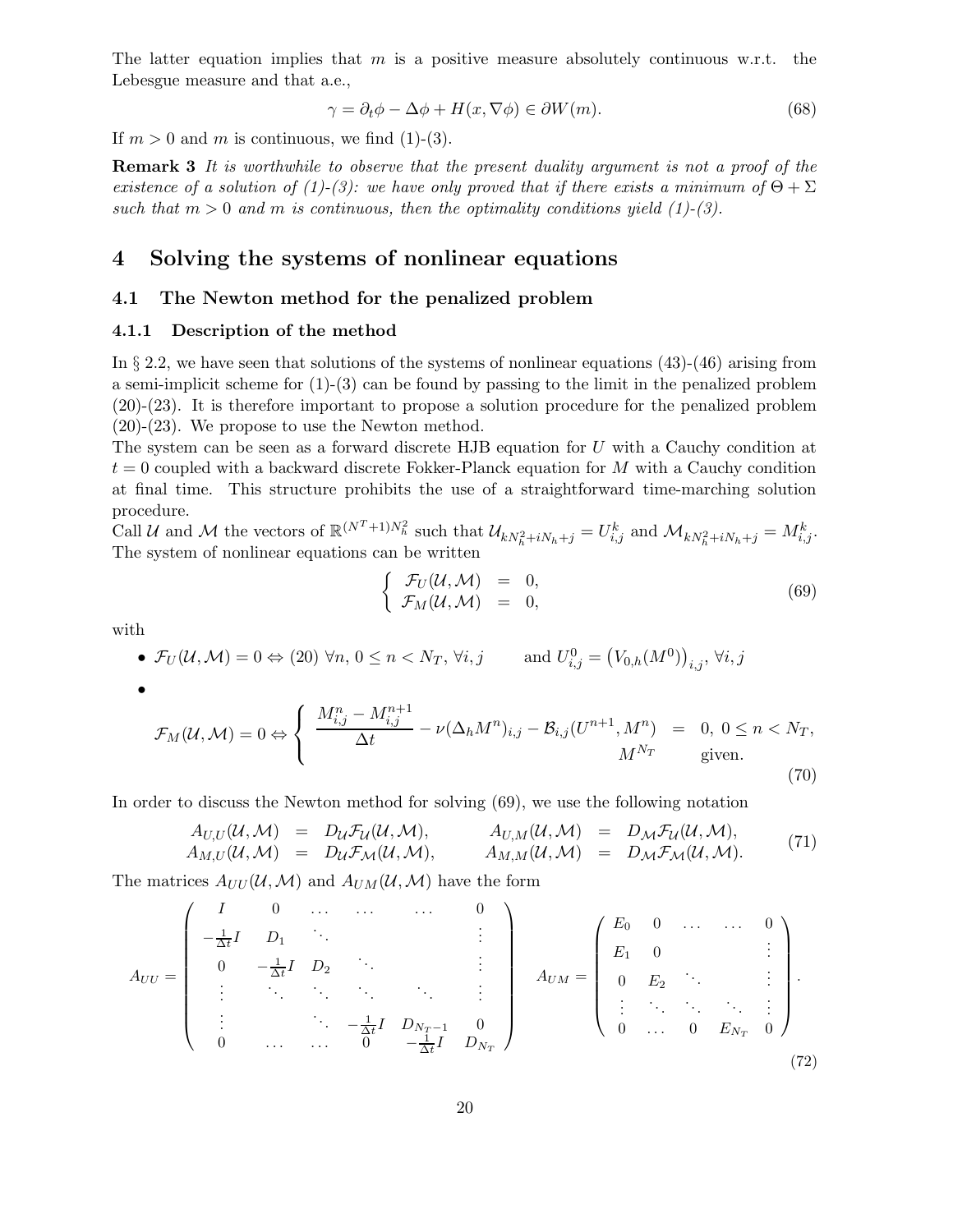The blocks of  $A_{UU}(U, \mathcal{M})$  are sparse. The block  $D_n$  corresponds to the discrete operator  $(Z_{i,j}) \mapsto \left(\frac{1}{\Delta}\right)$  $\frac{1}{\Delta t}Z_{i,j} - \nu(\Delta_h Z)_{i,j} + [D_h Z]_{i,j} \cdot \nabla g(x_{i,j}, [D_h U^n]_{i,j})$ . From the regularity and monotonicity assumptions on  $g, D_n$  is a M-matrix, thus  $A_{UU}$  is invertible.

The blocks of  $A_{UM}(\mathcal{U}, \mathcal{M})$  are sparse too with the assumptions used in § 2, but they may be dense if  $V$  and  $V_0$  are nonlocal operators.

From Remark 1, the matrices  $A_{MM}(\mathcal{U}, \mathcal{M})$  and  $A_{MU}(\mathcal{U}, \mathcal{M})$  have the form

$$
A_{MM} = \begin{pmatrix} D_1^T & -\frac{1}{\Delta t}I & 0 & \dots & 0 \\ 0 & D_2^T & -\frac{1}{\Delta t}I & \ddots & \vdots \\ \vdots & \ddots & \ddots & \ddots & 0 \\ \vdots & & \ddots & D_{N_T}^T & -\frac{1}{\Delta t}I \\ 0 & \dots & \dots & 0 & I \end{pmatrix} A_{MU} = \begin{pmatrix} 0 & \widetilde{E}_1 & 0 & \dots & 0 \\ \vdots & \ddots & \widetilde{E}_2 & \ddots & \vdots \\ \vdots & & \ddots & \ddots & 0 \\ \vdots & & \ddots & \widetilde{E}_{N_T} \\ 0 & \dots & \dots & 0 \end{pmatrix} . \quad (73)
$$

Note that

$$
\mathcal{V}^T \widetilde{E}_n \mathcal{W} = \sum_{i,j} M_{i,j}^{n-1} [D_h V]_{i,j} \cdot D_{q,q}^2 g(x_{i,j}, [D_h U^n]_{i,j}) [D_h W]_{i,j}.
$$

From the convexity of g, we see that the block  $\widetilde{E}_n$  is symmetric and positive semi-definite if  $M^{n-1}$  is a nonnegative grid functions.

In § 4.1.2, we show that if  $V_h$  is strictly monotone and if the iterate produced by the Newton method satisfies  $M \geq 0$ , then the Jacobian matrix

$$
\left(\begin{array}{cc} A_{U,U} & A_{U,M} \\ A_{M,U} & A_{M,M} \end{array}\right)
$$

is invertible. The positivity of  $\mathcal M$  is not guaranteed though, but if the initial guess is close enough to a solution  $(\mathcal{U},\mathcal{M})$  with  $\mathcal{M}>0$ , then the iterates M will stay positive.

Assuming the invertibility of the matrix, the most time consuming part of the procedure lies in solving the system of linear equations

$$
\begin{pmatrix} A_{U,U} & A_{U,M} \\ A_{M,U} & A_{M,M} \end{pmatrix} \begin{pmatrix} U \\ \mathcal{M} \end{pmatrix} = \begin{pmatrix} G_U \\ G_M \end{pmatrix}.
$$
 (74)

The chosen algorithm is as follows:

1. solve first

$$
A_{U,U}\tilde{\mathcal{U}} = G_U. \tag{75}
$$

This is done by observing that  $\tilde{U}^0 = G_U^0$  and sequentially solving

$$
D_k \widetilde{U}^k = -L_k \widetilde{U}^{k-1} + G_{U,k},\tag{76}
$$

i.e. marching in time in the forward direction. We know that  $(76)$  has a unique solution if g satisfies the regularity and monotonicity assumptions mentioned above. The systems (76) can be solved with efficient direct solvers (in our tests we have used the library SuperLu).

2. Introducing  $\overline{\mathcal{U}} = \mathcal{U} - \mathcal{U}$ , the vector  $(\overline{\mathcal{U}}, \mathcal{M})^T$  satisfies

$$
\begin{pmatrix} A_{U,U} & A_{U,M} \\ A_{M,U} & A_{M,M} \end{pmatrix} \begin{pmatrix} \overline{\mathcal{U}} \\ \mathcal{M} \end{pmatrix} = \begin{pmatrix} 0 \\ G_M - A_{M,U} \widetilde{\mathcal{U}} \end{pmatrix}, \tag{77}
$$

which implies

$$
\left(A_{M,M} - A_{M,U} A_{U,U}^{-1} A_{U,M}\right) \mathcal{M} = G_M - A_{M,U} \widetilde{\mathcal{U}}.
$$
\n(78)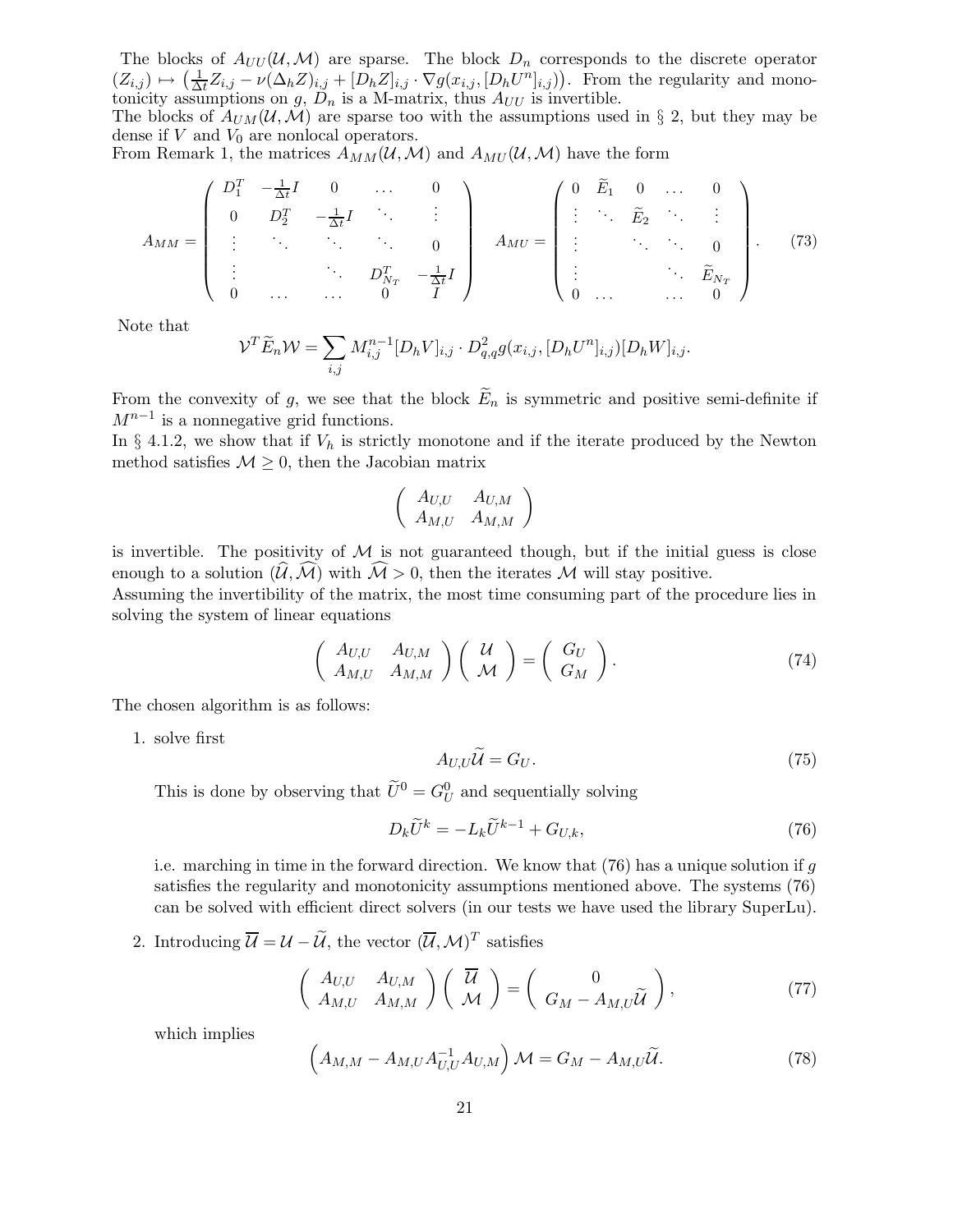The system (78) is solved by means of an iterative method, for example, the BiCGstab algorithm as in the numerical tests described below; it only requires an implementation of the matrix-vector product with the matrix  $A_{M,M} - A_{M,U} A_{U,U}^{-1} A_{U,M}$ . Of course, this matrix is not assembled: the matrix-vector product involves matrix-vector products with the matrices  $A_{M,M}$ ,  $A_{M,U}$  and  $A_{U,M}$  and solving a linear system of the form (75), similar to that appearing in the first step.

Once (78) is solved,  $\overline{U}$  is obtained by solving the discrete forward linearized HJB equation

$$
A_{U,U}\overline{U} = -A_{U,M}\mathcal{M}
$$
\n(79)

by the same method as for (75).

### 4.1.2 Well posedness of the systems of linear equations arising in the Newton method

In the paragraph below, we prove that the systems of linear equations arising in the Newton method is well posed if the current iterate (produced by the Newton method) satisfies  $M \geq 0$ . Consider the system

$$
\begin{pmatrix}\nA_{U,U} & A_{U,M} \\
A_{M,U} & A_{M,M}\n\end{pmatrix}\n\begin{pmatrix}\nV \\
Q\n\end{pmatrix} =\n\begin{pmatrix}\n0 \\
0\n\end{pmatrix},
$$
\n(80)

It is easy to see that (80) implies  $Q^{N_T} = 0$ . Call  $\overline{A}_{UU}$  the submatrix of  $A_{UU}$ 

$$
\overline{A}_{UU}(\mathcal{U},\mathcal{M}) = \begin{pmatrix} D_1 & 0 & \dots & \dots & 0 \\ -\frac{1}{\Delta t}I & D_2 & \ddots & & \vdots \\ 0 & \ddots & \ddots & \ddots & \vdots \\ \vdots & \ddots & \ddots & \ddots & 0 \\ 0 & \dots & 0 & -\frac{1}{\Delta t}I & D_{N_T} \end{pmatrix}
$$
(81)

 $\overline{A}_{MM} = \overline{A}_{UU}^T$ . Introduce also the block-diagonal matrices  $\overline{A}_{UM}(\mathcal{U}, \mathcal{M}) = \mathrm{Block\text{-}Diag}(E_1, \dots, E_{N_T})$ and  $A_{MU}(\mathcal{U}, \mathcal{M}) = \text{Block-Diag}(E_1, \dots, E_{N_T})$ . We obtain

$$
\overline{A}_{UU}\begin{pmatrix} V^1 \\ \vdots \\ V^{N_T} \end{pmatrix} + \overline{A}_{UM}\begin{pmatrix} Q^0 \\ \vdots \\ Q^{N_T-1} \end{pmatrix} + \frac{1}{\Delta t} \begin{pmatrix} E_0 Q^0 \\ 0 \\ \vdots \end{pmatrix} = 0,
$$
\n
$$
\overline{A}_{MU}\begin{pmatrix} V^1 \\ \vdots \\ V^{N_T} \end{pmatrix} + \overline{A}_{UU}^T \begin{pmatrix} Q^0 \\ \vdots \\ Q^{N_T-1} \end{pmatrix} = 0.
$$
\n(82)

This implies that

$$
\begin{pmatrix} Q^0 \\ \vdots \\ Q^{N_T-1} \end{pmatrix}^T \overline{A}_{UM} \begin{pmatrix} Q^0 \\ \vdots \\ Q^{N_T-1} \end{pmatrix} + \frac{1}{\Delta t} (Q^0)^T E_0 Q^0 - \begin{pmatrix} V^1 \\ \vdots \\ V^{N_T} \end{pmatrix}^T \overline{A}_{MU} \begin{pmatrix} V^1 \\ \vdots \\ V^{N_T} \end{pmatrix} = 0. \quad (83)
$$

From  $(G_4)$ , the matrix  $A_{MU}$  is symmetric and positive semi-definite if M has non negative coordinates, i.e. if the current iterate produced by the Newton method satisfies  $m \geq 0$ . Assuming that the operators  $V_h$  and  $V_{0,h}$  are strictly monotone, the blocks  $E_n$  are negative definite. Therefore, if  $M \geq 0$ , we deduce from (83) that  $Q^n = 0$ ,  $n = 0, \ldots N_T - 1$ . Using this in the first set of equations of (82) yields that  $V^n = 0$ ,  $n = 1, \ldots N_T$  since the blocks  $D_n$  are invertible, and finally  $V^0 = 0$  because  $V^0 + E_0 Q^0 = 0$ .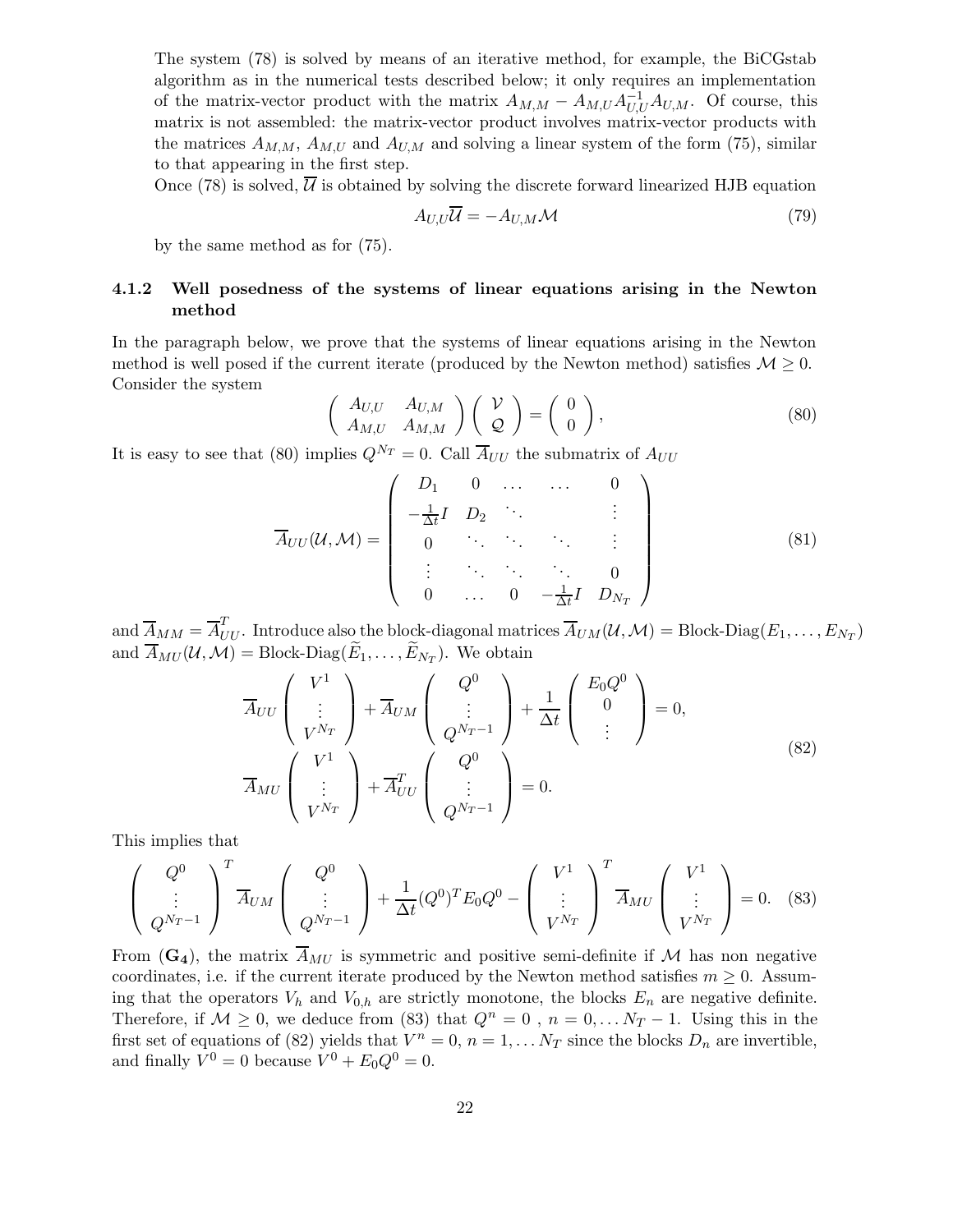#### 4.2 A solution procedure for the penalized problem

As explained above, the Newton method described above may break down if in the Newton loop, the approximation of  $m_h$  takes negative values. A similar phenomenon was observed by Benamou, Brenier and Guittet [6, 7] when they studied a somewhat similar but simpler penalty method (using conjugate gradient iterations instead of Newton) for computing a mixed  $L^2$ -Wasserstein distance between two probability densities. This is of course a strong drawback of the method. However, breakdown does not happen if the initial guess is close enough to a positive solution. Therefore, it is important to find good initial guesses for the Newton method. For this reason, the penalty parameter  $\epsilon$  in (20)-(23) is gradually decreased to a small value, say 1/100, starting from a moderately small value, say 1. The fixed point found by the Newton method for a given value of  $\epsilon$  is used as an initial guess for the next and smaller value of  $\epsilon$ . Doing so, we have avoided breakdowns.

Another sensible way to avoid breakdowns would probably be to use multigrid/Newton algorithms, but this has not been tested yet.

## 5 Numerical experiments

In all the problems considered below, the Hamiltonian is of the form  $H(x, p) = \psi(x, |p|)$  and the discrete Hamiltonian is obtained via a Godunov scheme, i.e

$$
g(x, q_1, q_2, q_3, q_4) = \psi\left(x, \sqrt{(q_1^-)^2 + (q_3^-)^2 + (q_2^+)^2 + (q_4^+)^2}\right).
$$

We have used the semi-implicit scheme  $(43)-(46)$ , and the solver described in § 4. In the tests below, we take

$$
H(x,p) = \sin(2\pi x_2) + \sin(2\pi x_1) + \cos(4\pi x_1) + |p|^\alpha, \qquad V[m](x) = m^2(x),
$$

with possibly different values of  $\alpha$ .

#### 5.1 Test 1

We take  $\nu = 1, \alpha = 2, T = 1$ . The initial and final conditions are

$$
m(t = 0) = 0.5 + 1.5 \, 1_{\{\max(|x - 0.2|, |y - 0.2|) \le 0.25\}},
$$
  

$$
m(t = T) = 0.5 + 1.5 \, 1_{\{\max(|x|, |y|) \le 0.25\}},
$$

and we use the penalty parameter  $\epsilon = 1/100$ . Note that the initial and final states of m are piecewise constant, therefore not smooth.

In Figure 1, we plot the  $L^2$  norms of  $m_h$  and  $u_h$  versus time. We see that the  $L^2$  norm of  $m_h$  exhibits a plateau away from  $t = 0$  and  $t = T$ ; In fact, in can be seen by looking at the snapshots as in Figure 2 that  $m_h$  is almost stationary in the time interval [1/10, 9/10]. This stationary state is the solution of the stationary problem (infinite horizon mean field game), see [1] for numerical results in the infinite horizon case. Another striking fact is that the solution  $u|_{t>0}$  is smooth. In Figure 2, we plot the contours of  $m_h$  and  $u_h$  at different times: note that  $u_h$  is smooth for  $t \approx T$  whereas it is not smooth for  $t \approx 0$ ; somehow, this can be understood by realizing that the final time condition for  $m$  is a Cauchy condition for a well posed parabolic problem in m, whereas the initial time condition on m greatly affects  $u$ .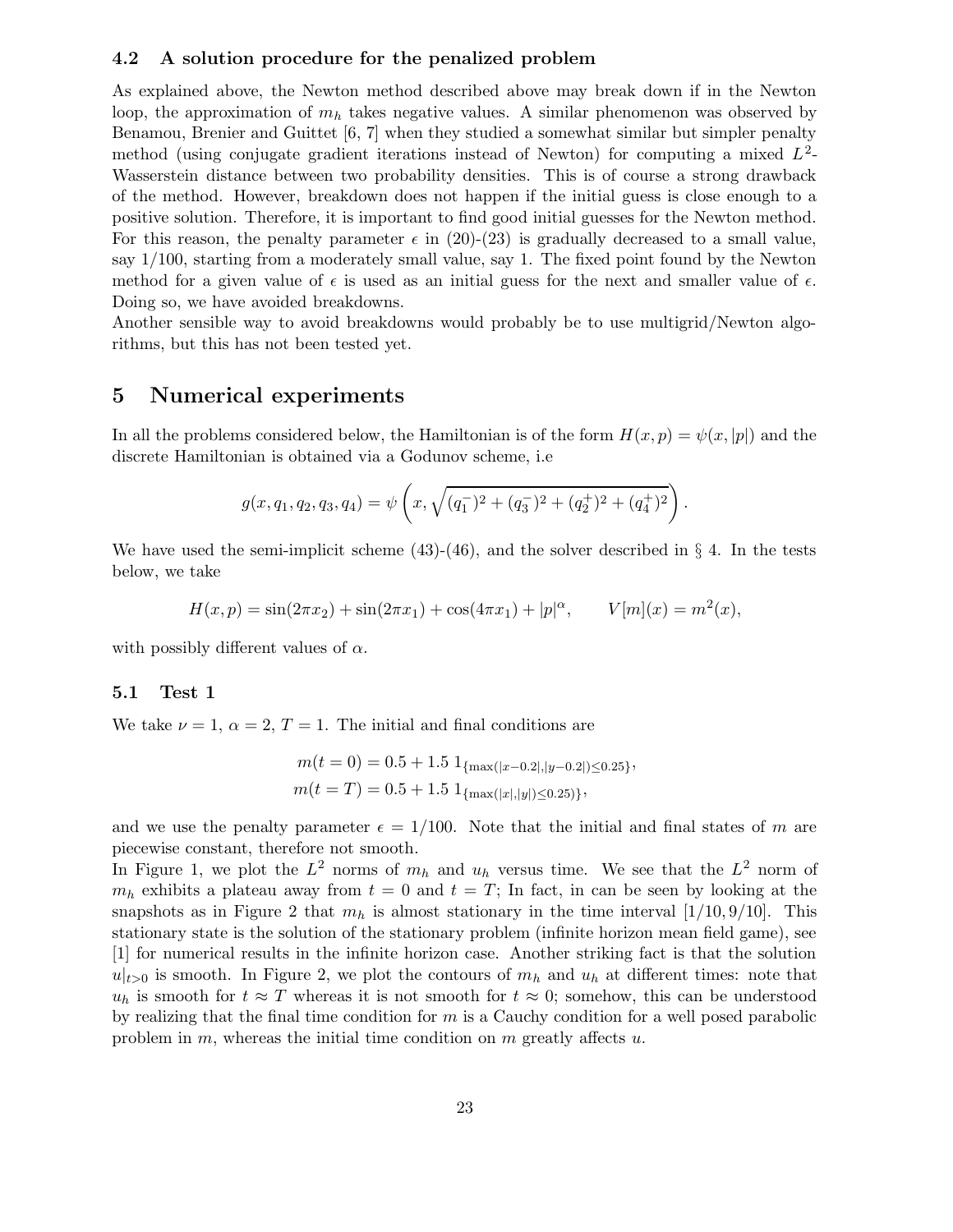

Figure 1: Test 1: The  $L^2$  norm of  $m_h$  (right) and  $u_h$  (left) vs. 200 $\times$  time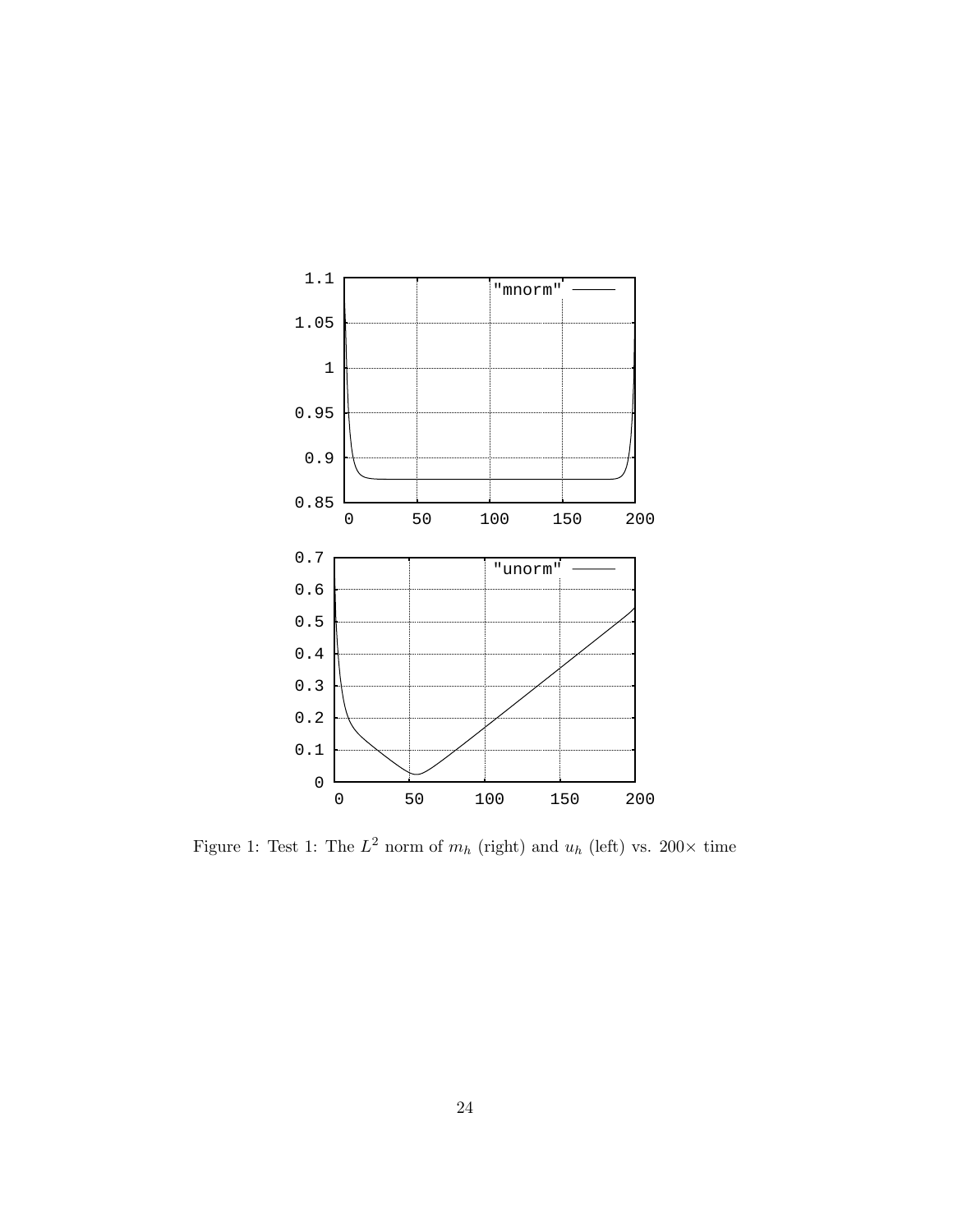

Figure 2: Test 1: the contours of  $m_h$  (left) and  $u_h$  (right) at  $t = i/200$ ,  $i =$ , 4, 8, 20, 100, 180, 196, 200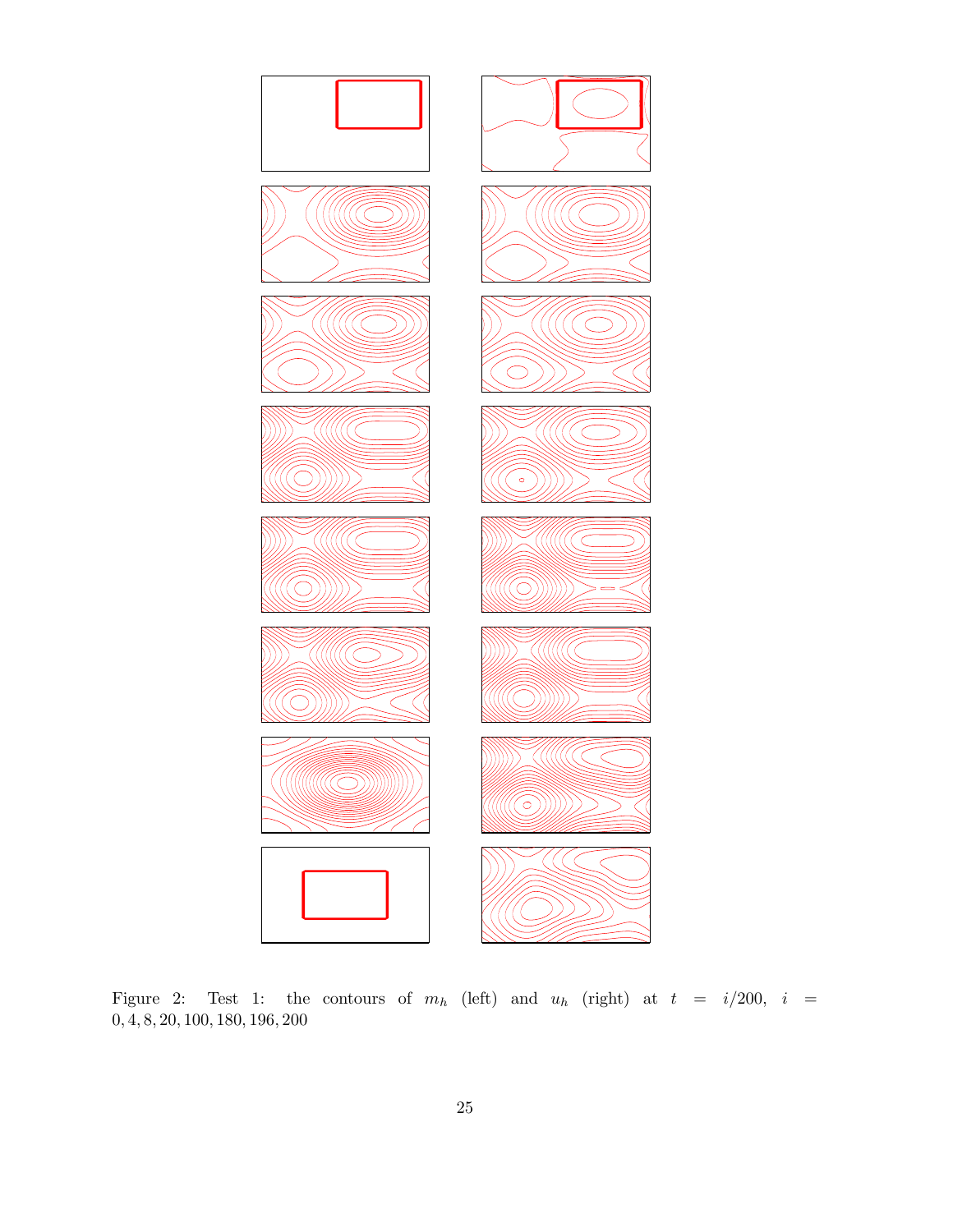#### 5.2 Test 2

We take  $\nu = 1, \alpha = 2$  and a much shorter time interval, i.e  $T = 0.01$ . The initial and final time conditions are now

$$
m(t = 0) = 0.2 + 1_{\{\max(|x+0.2|, |y-0.2|) \le 0.25\}}
$$
  
\n
$$
m(t = T) = 0.2 + 1_{\{\max(|x|, |y|) \le 0.25\}}.
$$
\n(84)

We use the penalty parameter  $\epsilon = 1/100$ . In Figure 3, we plot the  $L^2$  norms of  $m_h$  and  $u_h$ versus time. Here we see that the time interval is too short for an asymptotic regime to appear away from  $t = 0$  and  $t = T$ . Snapshots of the solutions at different intermediate dates are shown in Figure 4. The initial density  $m|_{t=0}$  takes two values only. The plateau in the graph of m observed at time  $t = 0$  splits into two bumps at  $t > 0$ , one moving to the left and the other one to the right. These bumps meet to form another plateau at time  $T$ . Note that the solution  $u$  is smooth near  $t = T$ . This can be heuristically explained by saying that the final time condition on  $m$  is a natural one (unlike the initial condition on  $m$ ).



Figure 3: Test 2: The  $L^2$  norm of  $m_h$  (right) and  $u_h$  (left) vs.  $50 \times$  time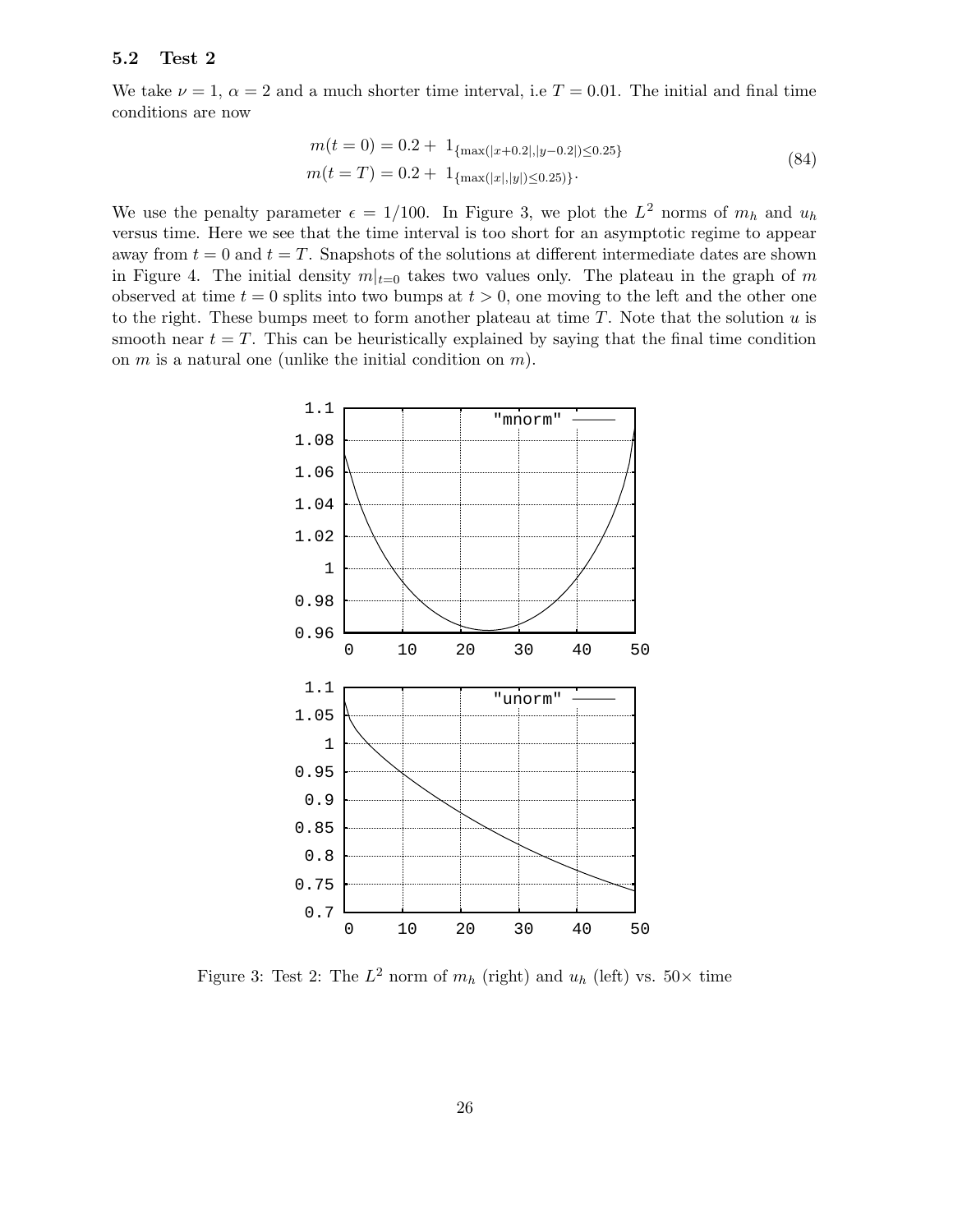

Figure 4: Test 2: the contours of  $m_h$  (left) and  $u_h$  (right) at  $t = i/50$ ,  $i = 0, 1, 2, 5, 25, 45, 49, 50$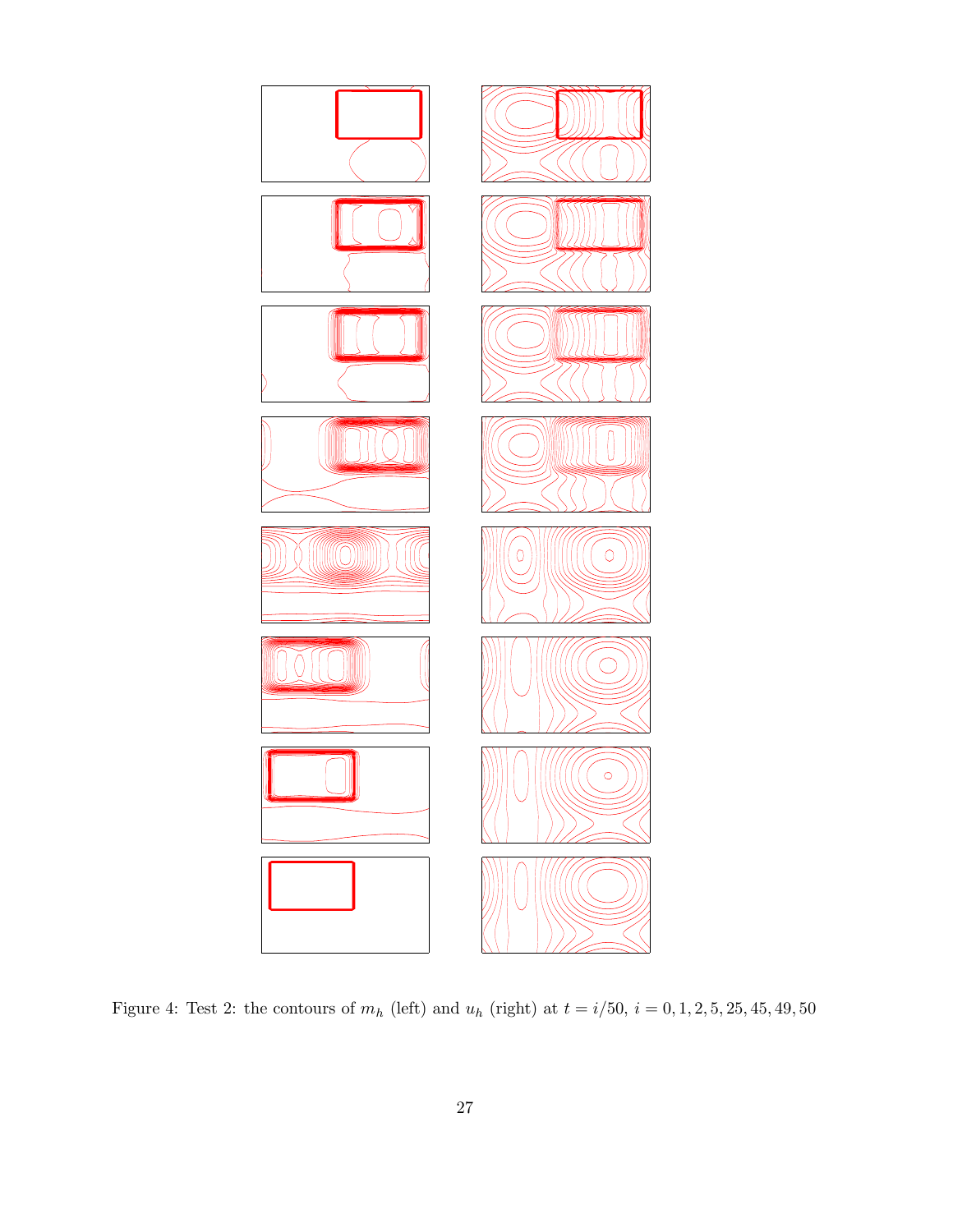#### 5.3 Test 3

We take  $\nu = 0.0125$   $\alpha = 3$  and  $T = 0.1$ . The initial and final time condition are (84) and we use the penalty parameter  $\epsilon = 1/100$ . Snapshots of the solutions at different intermediate dates are shown in Figure 5. Compared to Tests 1 and 2, the function  $u|_{t=T}$  does not seem to be smooth.

In Figure 6, we plot the error between the density computed at  $t = 0$  and the target versus  $\epsilon$ . We see that the error behaves linearly with respect to  $\epsilon$ .

#### 5.4 Test 4

Here we choose  $V(m) = -\log(m)$ : therefore, the theory in § 3 does not apply, because V has the wrong monotonicity. Such a choice of  $V$  can be used to describe situations where there is a fashion effect, i.e. the players have a gregarious behavior. We take  $\nu = 0.125$   $\alpha = 3$ and  $T = 0.1$ . The initial and final time condition are  $(84)$  and we use the penalty parameter  $\epsilon = 1/100$ . The method proposed in § 2.2 has been successful, although it is not supported by the theory. Snapshots of the solutions at different intermediate dates are shown in Figure 7.

#### 5.5 Convergence of the iterative algorithms

In Figure 8, we plot the typical convergence of the Newton method for (69) with  $\alpha = 2$  and  $\epsilon = 0.1$ , a total number of unknowns of 250,000 ( $N_T = 50$  and  $N = 50$ ) and two different values of  $\nu: \nu = 1$  and  $\nu = 0.01$ . The behavior of the algorithm does not seem to depend much on  $\nu$ In Figure 9, we plot the typical convergence of the BiCGstab algorithm for (78) for  $\nu = 1$  and  $\nu = 0.01$ . The convergence is linear in both case but much slower for the smaller value of  $\nu$ .

## 6 Conclusion and perspectives

We have studied some planning problems for discrete mean field games. We have proved existence via an optimal control formulation and uniqueness under rather general assumptions. We have also proposed a penalized method which can be implemented in practice. The numerical computations presented above are in agreement with the theory.

Some important questions remain open: in particular, it would be interesting to prove bounds on the solution of the discrete problems, uniform with respect to the grid parameters and the time step. We expect that these bounds may be obtained at least when the Hamiltonian is quadratic or close to quadratic, since P-L. Lions has proved existence for the continuous problem MFGP in this case. If such bounds are obtained, the question of the convergence to the solution of the continuous problem could be tackled.

## References

- [1] Y. Achdou and I. Capuzzo Dolcetta. Mean field games: Numerical methods. submitted, http://hal.archives-ouvertes.fr/hal-00392074.
- [2] J.-P. Aubin. Applied functional analysis. Pure and Applied Mathematics (New York). Wiley-Interscience, New York, second edition, 2000. With exercises by Bernard Cornet and Jean-Michel Lasry, Translated from the French by Carole Labrousse.
- [3] V. Barbu and Th. Precupanu. Convexity and optimization in Banach spaces, volume 10 of Mathematics and its Applications (East European Series). D. Reidel Publishing Co., Dordrecht, romanian edition, 1986.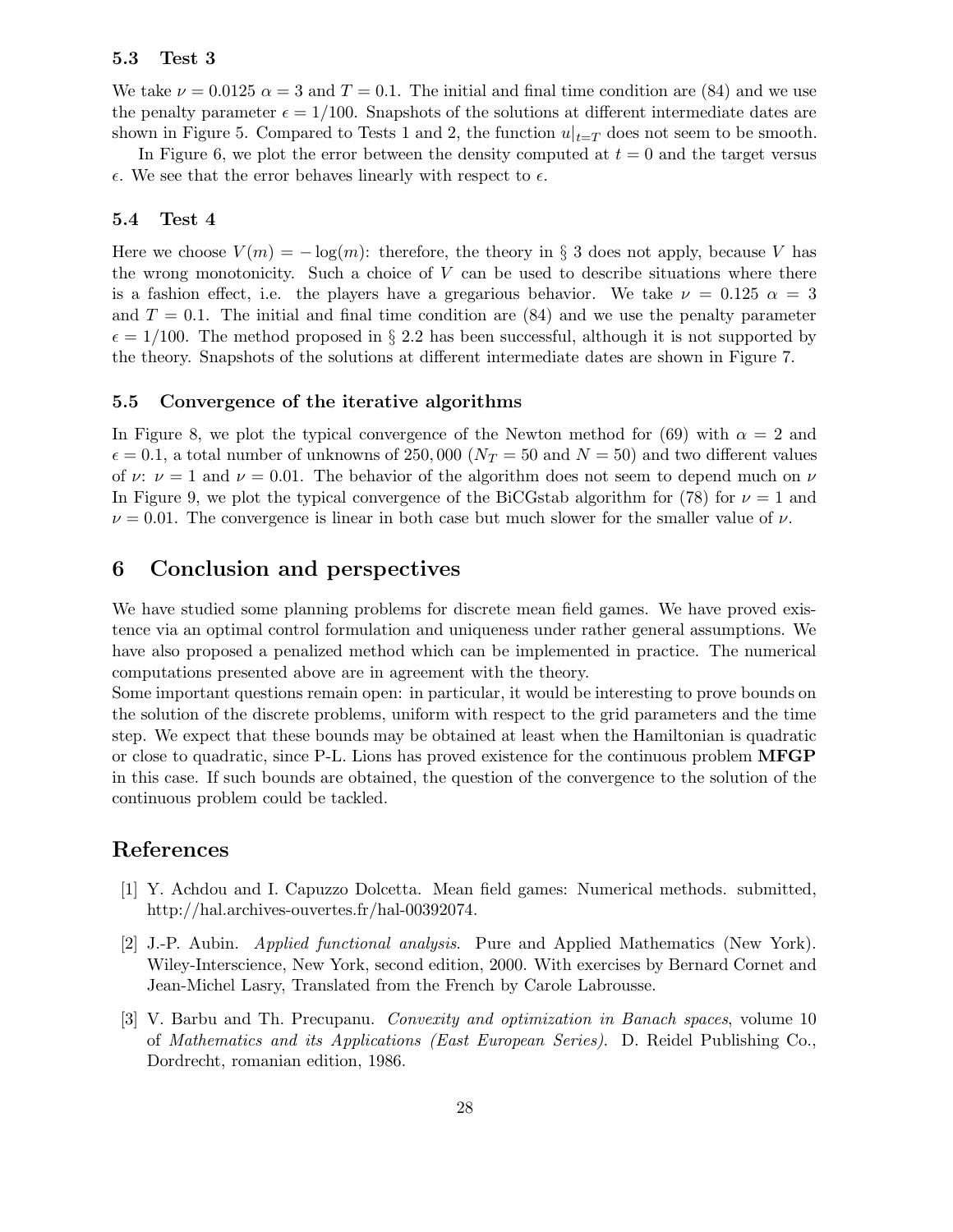

Figure 5: Test 3: the contours of  $m_h$  (left) and  $u_h$  (right) at  $t = i/50$ ,  $i = 0, 1, 2, 5, 25, 45, 49, 50$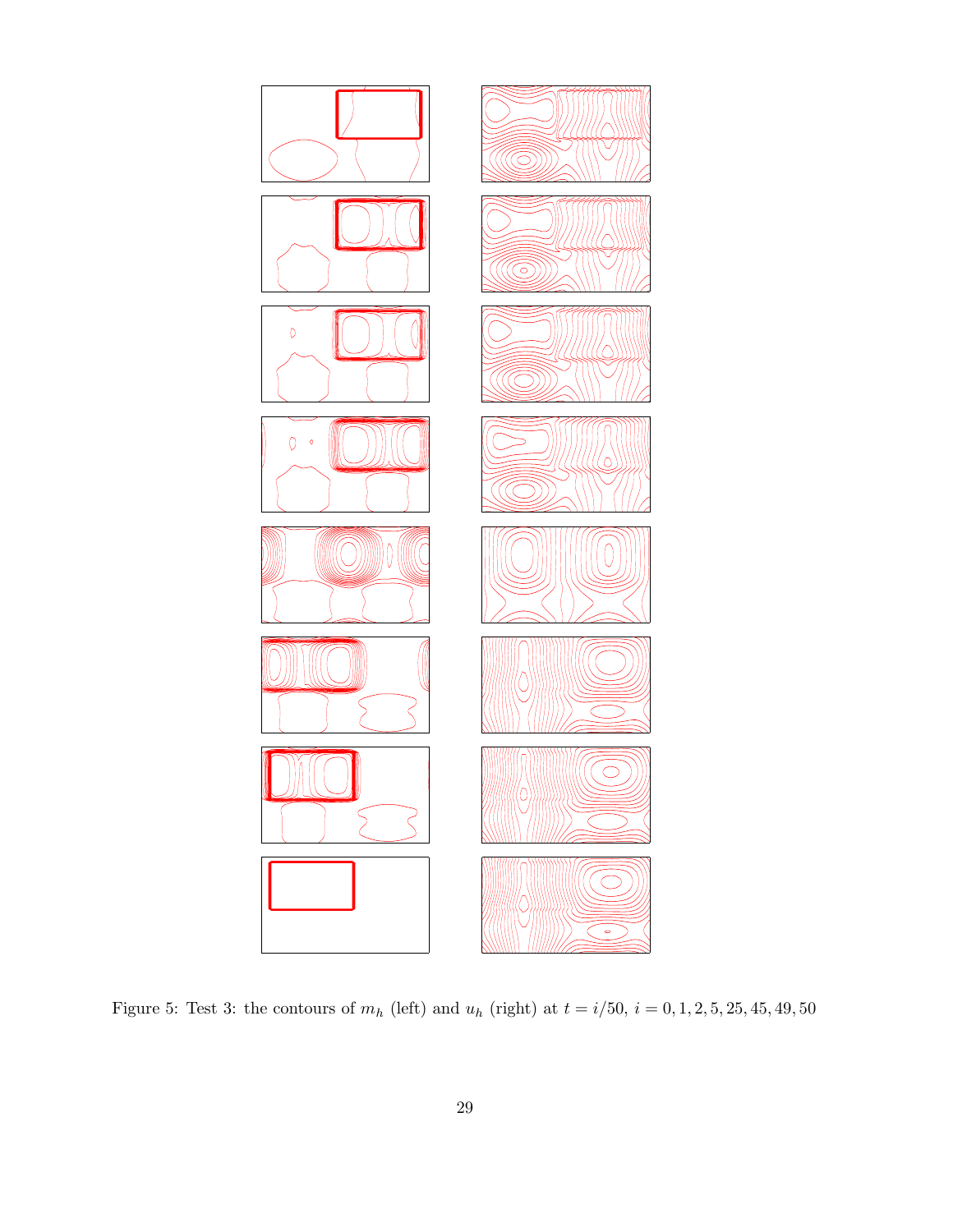

Figure 6: Test 3: error  $||m_h^0 - m^0||_{\infty}$  vs.  $\epsilon$ 

- [4] Martino Bardi and Italo Capuzzo-Dolcetta. Optimal control and viscosity solutions of Hamilton-Jacobi-Bellman equations. Systems & Control: Foundations & Applications. Birkhäuser Boston Inc., Boston, MA, 1997. With appendices by Maurizio Falcone and Pierpaolo Soravia.
- [5] J.-D. Benamou and Y. Brenier. A computational fluid mechanics solution to the Monge-Kantorovich mass transfer problem. Numer. Math., 84(3):375–393, 2000.
- [6] J.-D. Benamou and Y. Brenier. Mixed  $L^2$ -Wasserstein optimal mapping between prescribed density functions. J. Optim. Theory Appl., 111(2):255–271, 2001.
- [7] J.-D. Benamou, Y. Brenier, and K. Guittet. The Monge-Kantorovitch mass transfer and its computational fluid mechanics formulation. Internat. J. Numer. Methods Fluids, 40(1- 2):21–30, 2002. ICFD Conference on Numerical Methods for Fluid Dynamics (Oxford, 2001).
- [8] H. Brezis. *Analyse fonctionnelle*. Collection Mathématiques Appliquées pour la Maîtrise. [Collection of Applied Mathematics for the Master's Degree]. Masson, Paris, 1983. Théorie et applications. [Theory and applications].
- [9] W. H. Fleming and H. M. Soner. Controlled Markov processes and viscosity solutions, volume 25 of Stochastic Modelling and Applied Probability. Springer, New York, second edition, 2006.
- [10] D.A. Gomes, J. Mohr, and R.R. Souza. Discrete time, finite state space mean field games. Journal de Mathématiques Pures et Appliquées,  $93(3):308 - 328$ , 2010.
- [11] O. Guéant. *Mean field games and applications to economics*. PhD thesis, Université Paris-Dauphine, 2009.
- [12] A. Lachapelle, J. Salomon, and G. Turinici. A monotonic algorithm for a mean field games model in economics. Technical report, CEREMADE, U. Paris Dauphine, 2009.
- [13] J.-M. Lasry and P.-L. Lions. Jeux a` champ moyen. I. Le cas stationnaire. C. R. Math. Acad. Sci. Paris, 343(9):619–625, 2006.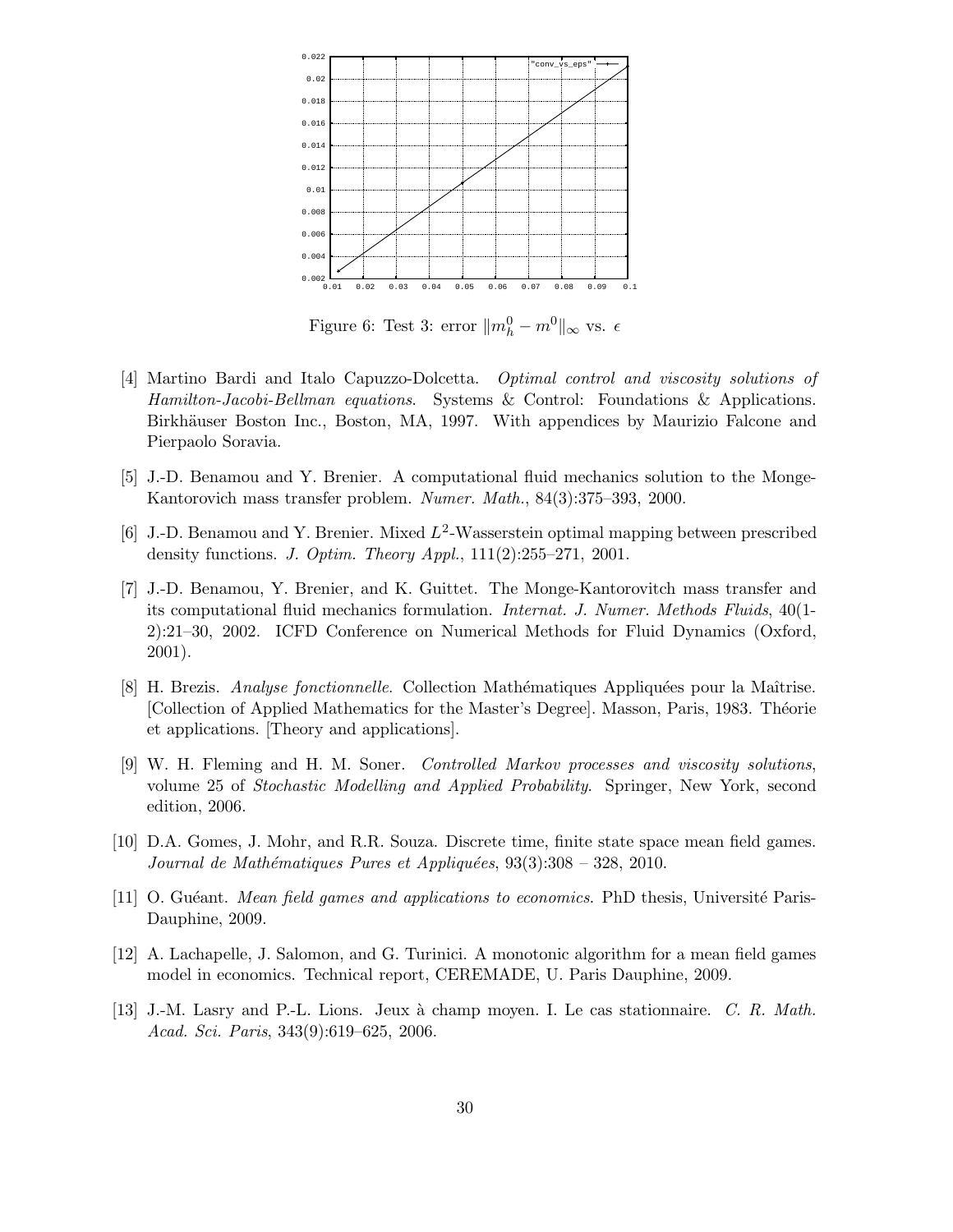

Figure 7: Test 4: the contours of  $m_h$  (left) and  $u_h$  (right) at  $t = i/50$ ,  $i = 0, 1, 2, 5, 25, 45, 49, 50$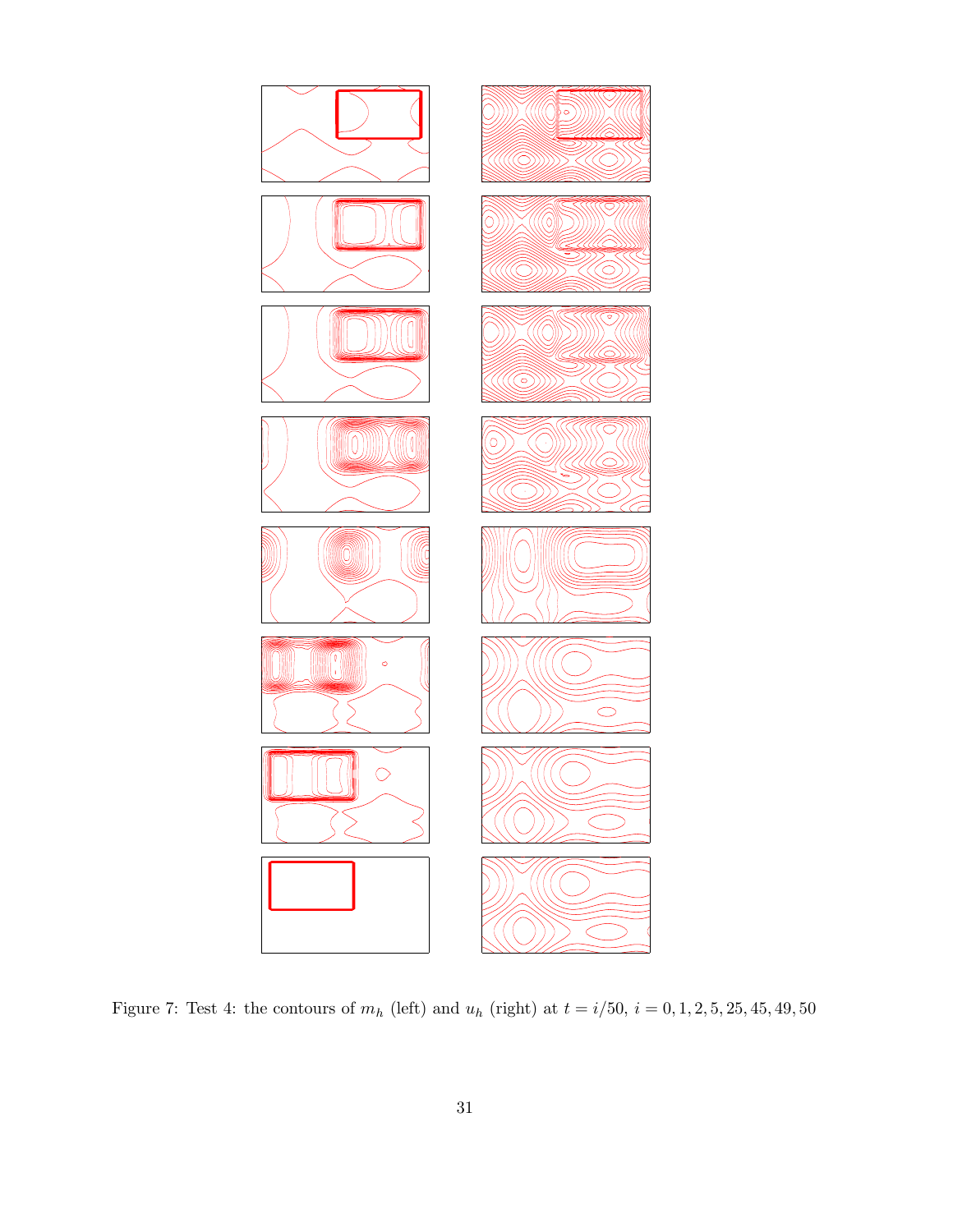

Figure 8: Convergence of the Newton method for  $\nu = 1$  (left) and  $\nu = 0.01$  (right)



Figure 9: Convergence of the BiCGstab algorithm for  $\nu=1$  and  $\nu=0.01$